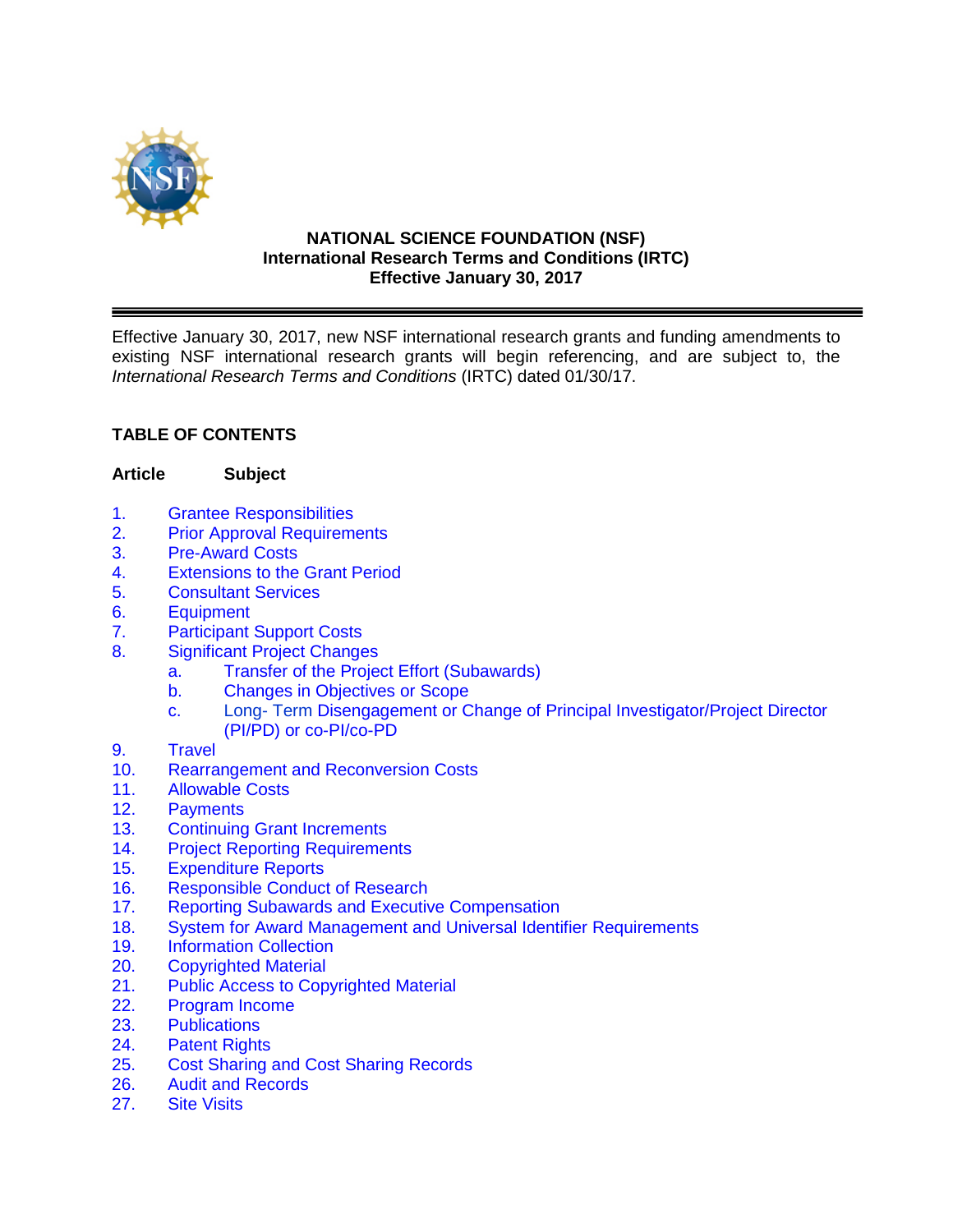- 28. Suspension or Termination<br>29. Termination Review Proced
- **Termination Review Procedure**
- 30. Human Research Subjects<br>31. Life Sciences Dual Use Res
- 31. Life Sciences Dual Use Research of Concern (DURC)<br>32. Animal Welfare
- 32. Animal Welfare<br>33. Trafficking in Pe
- 33. Trafficking in Persons<br>34. Research Involving Re
- Research Involving Recombinant or Synthetic Nucleic Acid Molecules Outside the US
- 35. Whistleblower Protection<br>36. Recipient Integrity and Pe
- 36. Recipient Integrity and Performance Matters<br>37. Resolution of Conflicting Conditions
- **Resolution of Conflicting Conditions**

#### **OTHER CONSIDERATIONS**

- 38. Liability<br>39. Sharing
- Sharing of Findings, Data and Other Research Products
- 40. Government Permits and Activities Carried On Outside the US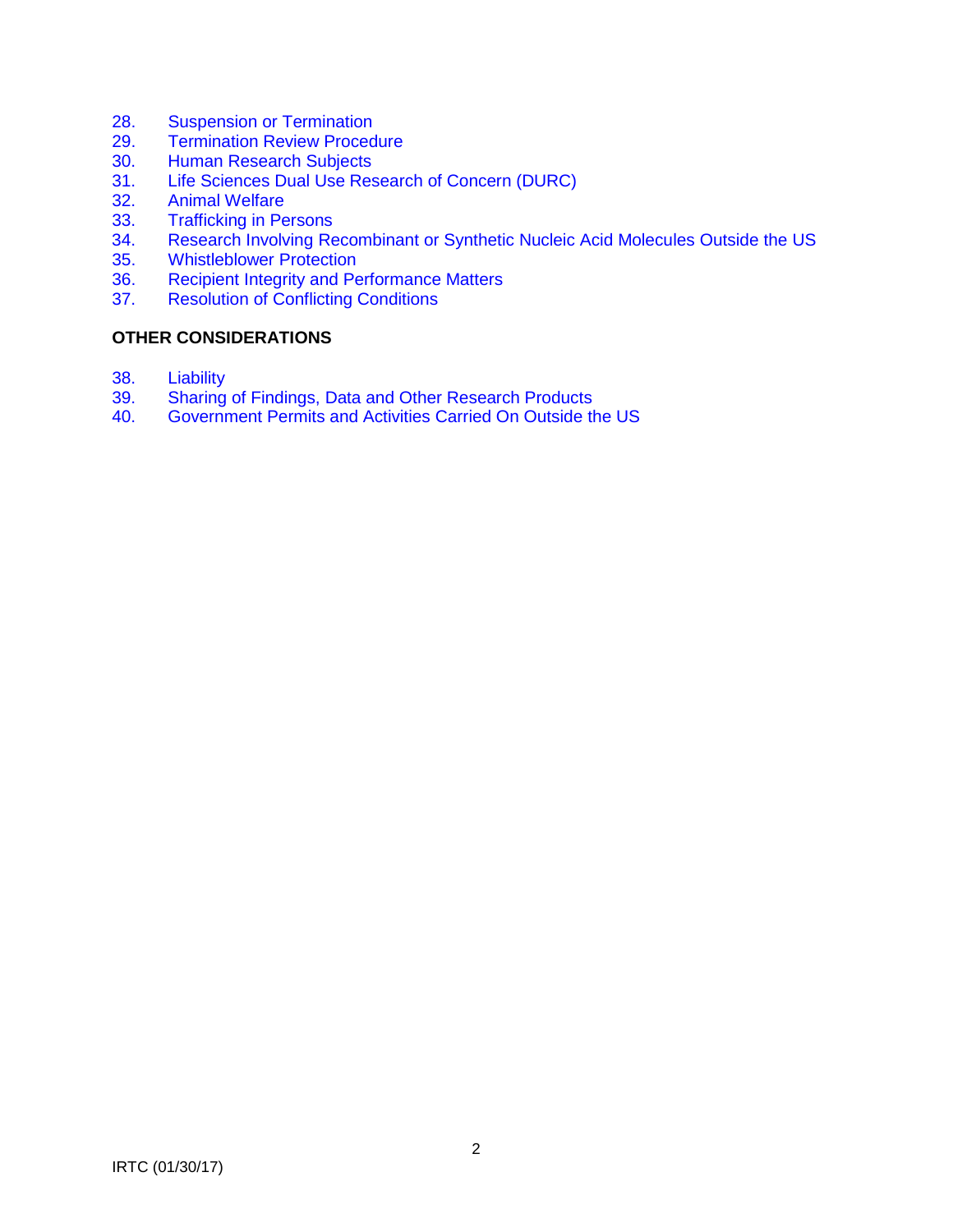#### **1. Grantee Responsibilities**

- a. The grantee has full responsibility for the conduct of the project or activity supported under this grant and for adherence to the grant conditions. Although the grantee is encouraged to seek the advice and opinion of NSF on special problems that may arise, such advice does not diminish the grantee's responsibility for making sound scientific and administrative judgments and should not imply that the responsibility for operating decisions has shifted to NSF. The grantee is responsible for notifying NSF about: (1) any allegation of research misconduct that it concludes has substance and requires an investigation in accordance with NSF misconduct regulations published at 45 CFR 689; or (2) any significant problems relating to the administrative or financial aspects of the grant.
- b. The requirements of this grant are contained in these *International Research Terms and Conditions* for grants and cooperative agreements unless otherwise specified in the notice of award. The applicable Federal administrative standards are incorporated by reference and are contained in [2 CFR §](http://www.ecfr.gov/cgi-bin/text-idx?SID=704835d27377ef5213a51c149de40cab&node=2:1.1.2.2.1&rgn=div5) 200, *Uniform Administrative Requirements, Cost Principles, and Audit Requirements for Federal Awards* (Uniform Guidance). These *International Research Terms and Conditions* (IRTC) serve as the Foundation's implementation of 2 CFR  $\S$  200. If the IRTC is silent on a specific area covered by 2 CFR § 200, the requirements specified in 2 CFR § 200 must be followed.
- c. By acceptance of this grant, the grantee agrees to comply with the applicable Federal requirements for grants and cooperative agreements and to the prudent management of all expenditures and actions affecting the grant, including the monitoring of subrecipients (if applicable). Specific guidance on subrecipient monitoring and management can be found in 2 CFR § 200.331.
- d. Documentation for each expenditure or action affecting this grant must reflect appropriate organizational reviews or approvals that should be made in advance of the action. Organizational reviews are intended to help assure that expenditures are allowable, necessary and reasonable for the conduct of the project, and that the proposed action:
	- 1. is consistent with grant terms and conditions;
	- 2. is consistent with NSF and grantee policies;
	- 3. represents effective utilization of resources; and
	- 4. does not constitute a significant project change (see Article 8).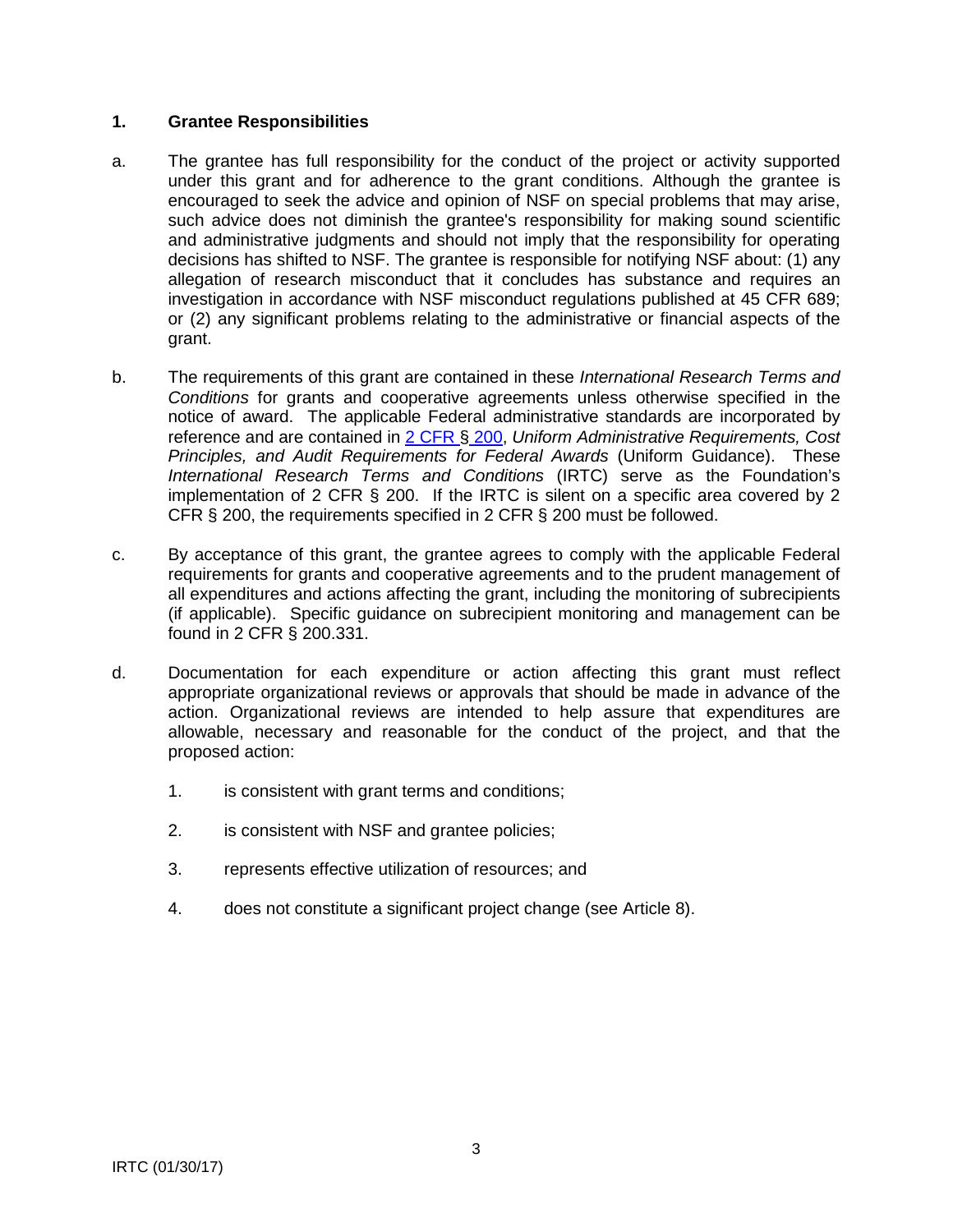e. The grantee is responsible for ensuring that the Principal Investigator(s) (PIs) or Project Director(s) (PDs) and co-PIs/co-PDs receive a copy of the grant conditions, including: the notice of award, the budget, these general terms and conditions, any special terms and conditions, and any subsequent changes in the grant conditions. These grant conditions are made available to the grantee by NSF in electronic form at http://www.nsf.gov/awards/managing/award\_conditions.jsp?org=NSF, and may be duplicated, copied or otherwise reproduced by the grantee as appropriate. This provision does not alter the grantee's full responsibility for conduct of the project and compliance with all grant terms and conditions. Notices of award are available electronically via the NSF FastLane system at<https://www.fastlane.nsf.gov/>**.** Sponsored project offices are able to view, print and/or download NSF notices of award for their organizations and PIs/PDs and co-PIs/co-PDs can access their individual notices of award through use of the FastLane system.

#### **2. Prior Approval Requirements**

Unless otherwise specified in the notice of award, the Federal administrative requirements for prior agency approval summarized in 2 CFR § 200.308, and the provisions of the governing cost principles, the requirement to obtain NSF prior approval applies only to the activities and expenditures specified below.

- a. Consistent with 2 CFR § 200, written prior approval from the cognizant NSF Grants Officer is required for:
- 1. Extensions to the Grant Period (see Article 4)
- 2. Significant Project Changes
	- (a) Transfer of the project effort (see Article 8. See also 2 CFR § 200.308)
	- (b) Changes in objectives or scope (see Article 8. See also 2 CFR § 200.308)
	- (c) Long-Term disengagement or change of PI/PD or co-PI/co-PD (see Article 8. See also 2 CFR § 200.308)
	- (d) Change to cost sharing commitments reflected on Line M of the NSF grant budget (see Article 25)
- 3. Rearrangements and Reconversion Costs (see Article 10)
- 4. The following expense categories which are not included in the approved budget:
	- (a) Consultant Services
	- (b) Equipment
	- (c) Travel
- 5. Salaries of administrative or clerical staff (see 2 CFR § 200.413)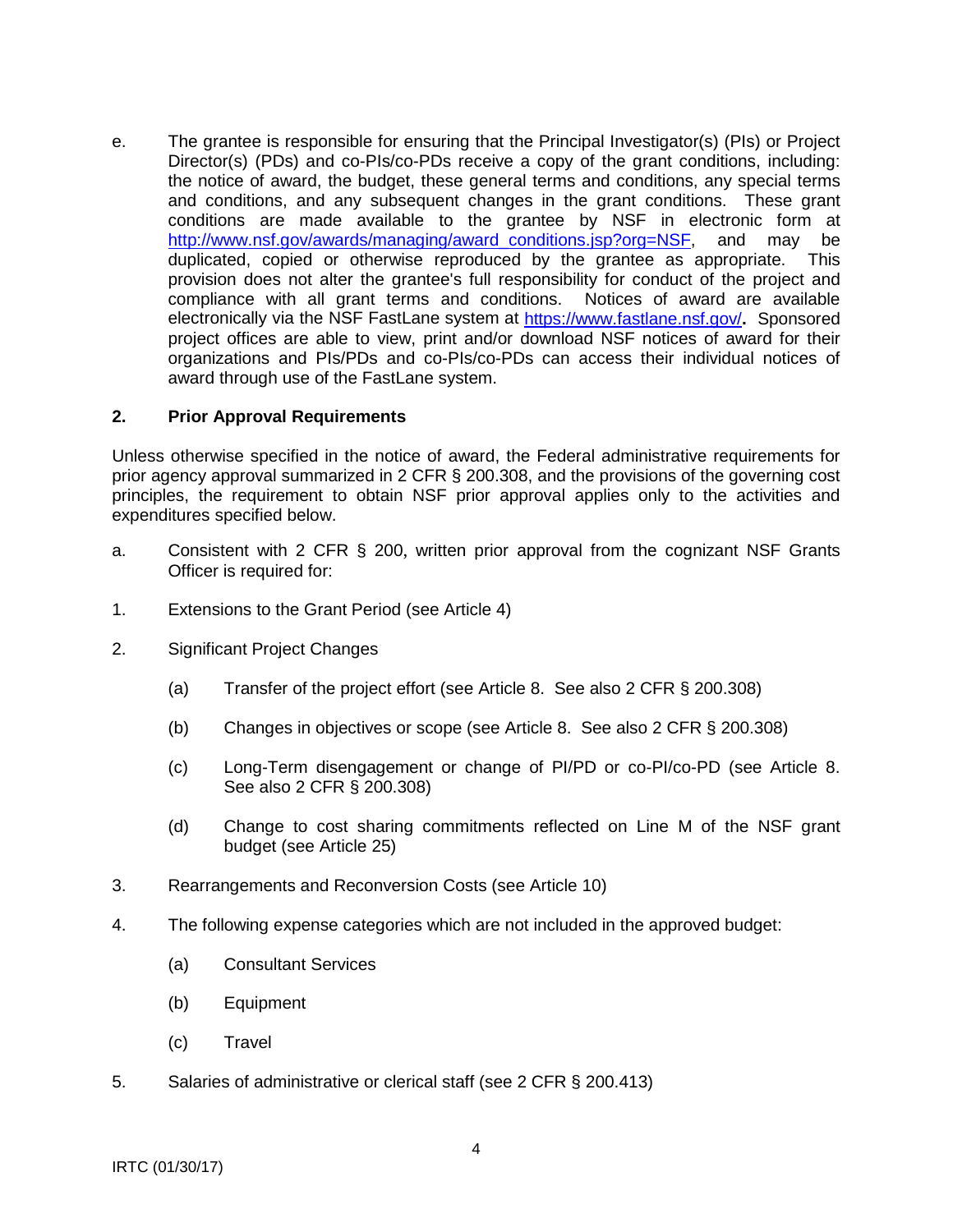- 6. Additional categories of participant support costs other than those described in 2 CFR § 200.75 (see Article 7. See also the NSF *[Proposal & Award Policies & Procedures Guide](https://www.nsf.gov/pubs/policydocs/pappg17_1/pappg_2.jsp#IIC2gv)* [\(PAPPG\) Chapter II.C.2.g\(v\)\)](https://www.nsf.gov/pubs/policydocs/pappg17_1/pappg_2.jsp#IIC2gv).
- b. Written prior approval from the cognizant NSF Program Officer is required for transfer of funds budgeted for participant support (see Article  $\overline{7}$ . See also 2 CFR § 200.308(c)(v)).
- c. Requests for the prior approvals identified above (as well as other types of grant related notifications or requests stipulated in PAPPG [Chapter VII, Exhibit VII-1\)](https://www.nsf.gov/pubs/policydocs/pappg17_1/pappg_7ex1.pdf) must be submitted via the use of NSF's electronic systems.

#### **3. Pre-Award Costs**

- a. Grantees may approve pre-award costs incurred within the ninety calendar day period before the start date of the grant. Requests for approval of pre-award costs for periods greater than 90 calendar days must be submitted electronically via NSF's electronic systems. Pre-award expenditures prior to the funding of an increment within a continuing grant are not subject to this limitation or approval requirement, but are subject to paragraph c. below.
- b. Pre-award costs must be necessary for the effective and economical conduct of the project and the costs must be otherwise allowable in accordance with Article 11.
- c. Pre-award expenditures are made at the grantee's risk. Grantee authority to approve pre-award costs does not impose an obligation on NSF: (1) in the absence of appropriations; (2) if a grant is not subsequently made; or (3) if a grant is made for a lesser amount than the grantee anticipated.

#### **4. Extensions to the Grant Period**

- a. If additional time beyond the end date of the grant is required to assure adequate completion of the original scope of work within the funds already made available, then the grantee must submit a request for a no-cost extension via NSF's electronic systems at least 45 days prior to the end date of the grant.
- b. The request must explain the need for the extension, include an estimate of the unobligated funds remaining, and a plan for use of the funds. The fact that unobligated funds may remain at the end of the grant is not in itself sufficient justification for an extension. In addition, grantees are not authorized to extend a grant that has a zero balance.
- c. The plan for the extended period must adhere to the previously approved objectives of the project. Grantees are cautioned not to make new commitments or incur new expenditures after the end date of the grant until the no-cost extension has been approved by NSF.
- d. Disposition of the approval will either be provided through electronic notification from the cognizant NSF Program Officer or an amendment to the grant approved by the NSF Grants Officer. If approved, the new end date of the grant will be reflected in NSF's electronic systems.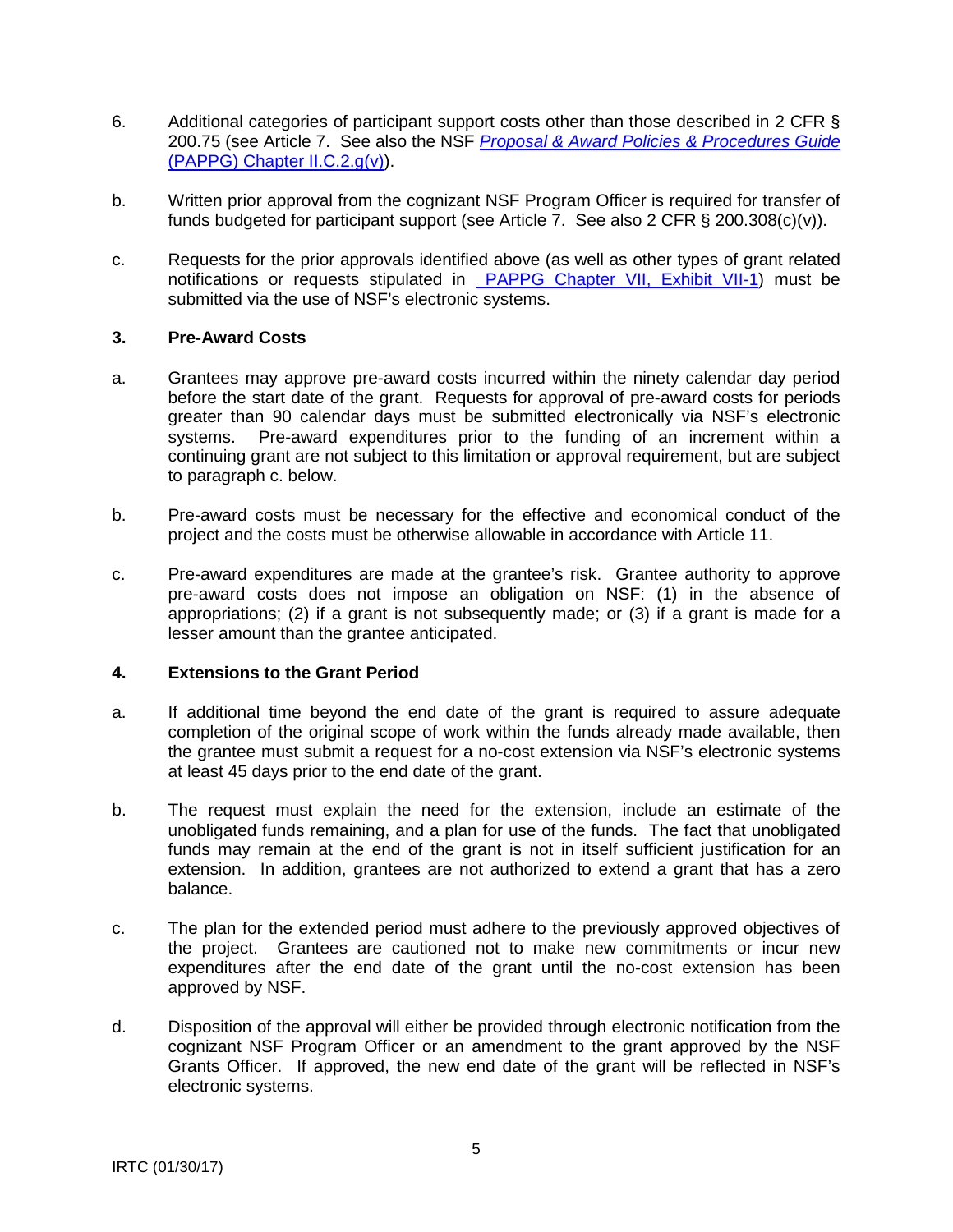# **5. Consultant Services (also referred to as Professional Service Costs)**

Costs for professional and consultant services, including those who are members of a particular profession or possess a special skill and who are not officers or employees of the performing organization, are allowable when reasonable in relation to the services rendered and when not contingent upon recovery of costs from NSF. If not included in the grant budget, anticipated services must be justified and information furnished on each individual's expertise, primary organizational affiliation, normal daily compensation rate and number of days of expected service. Consultants' travel costs, including subsistence, may be included. If requested, the grantee must be able to justify that the proposed rate of pay is reasonable. Additional information on the allowability of consultant costs is available in 2 CFR § 200.459. See Article 2 above regarding prior approval requirements for consultant services.

## **6. Equipment**

- a. Purchase. No item of equipment over \$5,000, other than items identified in the approved budget, may be purchased without the advance written approval of the cognizant NSF Program Officer (see Article 2 above).
- b. Title. Title to equipment purchased with NSF grant funds shall pass directly to the US Government from the vendor. Within 30 days from the date of delivery by the vendor, the grantee shall furnish the NSF Property Administrator (by email at: [fsrpts@nsf.gov\)](mailto:fsrpts@nsf.gov) with a full description of the equipment, including model and serial number, acquisition cost (including transportation charges), and the date of the acquisition. The grantee shall be responsible for property control over the equipment and shall obtain disposition instructions from NSF upon expiration of the grant.
- c. Disposition. Upon expiration of the grant, the grantee shall provide the NSF Property Administrator and the cognizant NSF Program Officer with a listing of all equipment purchased with grant funds. This listing should include the acquisition cost and current estimated value of each piece of equipment as well as a recommendation from the grantee regarding appropriate disposition. If the grantee wishes to retain the property for continued use, the grantee also should include a statement of the intended use as well as an indication of whether it is willing to purchase the equipment from NSF. Upon consideration of information provided by the grantee and other relevant information, NSF will determine appropriate disposition of the equipment and will provide the grantee with disposition instructions.

# **7. Participant Support Costs**

a. Participant support costs as defined in 2 CFR § 200.75 are direct costs for items such as stipends or subsistence allowances, travel allowances and registration fees paid to or on behalf of participants (but not employees) in connection with NSF-sponsored conferences. In accordance with Article 2, prior approval is required for any additional categories of participant support costs, such as incentives, gifts, souvenirs, t-shirts and/or memorabilia. The request must be submitted via use of NSF's electronic systems and NSF approval of such changes will be by an amendment to the grant signed by the cognizant NSF Grants Officer. Grantees must account for participant support costs separately. Indirect costs (Facilities and Administrative Costs (F&A)) are not allowed on participant support costs (see [PAPPG Chapter II.C.2.g\(v\)\).](https://www.nsf.gov/pubs/policydocs/pappg17_1/pappg_2.jsp#IIC2gv)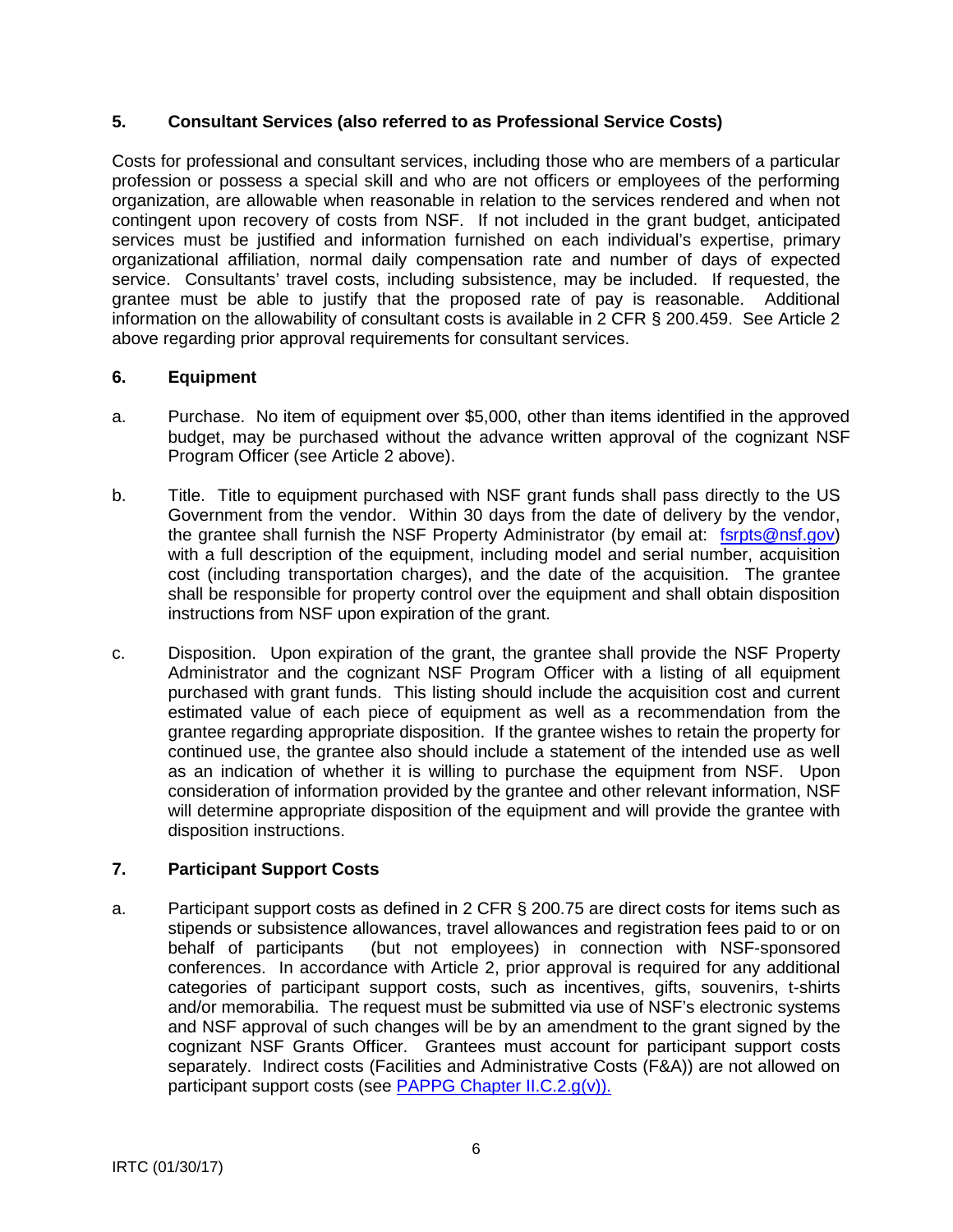b. Funds provided for participant support may not be used by grantees for other categories of expense without the specific prior written approval of the cognizant NSF Program Officer. Such requests must be submitted electronically via use of NSF's electronic systems.

## **8. Significant Project Changes**

Consistent with 2 CFR § 200.308, the grantee is required to obtain prior written approval from the cognizant NSF Grants Officer whenever there are significant changes in the project or its direction as stipulated below.

#### a. *Transfer of the Project Effort (Subawards)*

- 1. NSF authorization to transfer a significant part of the research or substantive effort to another organization that has been disclosed in the proposal is not needed unless approval has been specifically withheld in the notice of award.
- 2. If it becomes necessary to transfer a significant part of the research or effort after a grant has been made, notification of this intent should be submitted via use of NSF's electronic systems and must be electronically signed by an Authorized Organizational Representative (AOR). The request shall include a clear description of the work to be performed and a proposed budget (see [PAPPG](https://www.nsf.gov/pubs/policydocs/pappg17_1/pappg_7.jsp#VIIB3)  [Chapter VII.B.3](https://www.nsf.gov/pubs/policydocs/pappg17_1/pappg_7.jsp#VIIB3) for additional information). NSF approval of such changes will be by an amendment to the grant signed by the cognizant NSF Grants Officer.
- 3. The grantee remains responsible for monitoring of the activities of the subrecipient as necessary to ensure that the subaward is used for authorized purposes, in compliance with Federal statutes, regulations and the terms and conditions of the subaward as outlined in 2 CFR § 200.331. This includes maintaining the necessary documentation on all subawards and making it available to NSF upon request. The grantee shall include subaward activities in the annual and final project reports that are submitted to NSF.
- 4. Consistent with the guidance in 2 CFR § 200.331, grantees must adhere to the requirements for pass-through entities in establishing and managing subawards and contracts issued under the grant. In addition, grantees shall ensure that the following articles, if applicable, flow down to all subawardees, or are appropriately addressed in the subaward instrument: Articles 5, 9 through 11, 16 through 20, 22 through 25, 30 through 35, 36, 38, 39 and 40.

#### b. *Changes in Objectives or Scope*

A proposed change in the phenomenon or phenomena under study or the objectives of the project stated in the proposal or agreed modifications thereto should be communicated to NSF via use of NSF's electronic systems. NSF approval of such changes will be by an amendment to the grant approved by the cognizant NSF Grants Officer.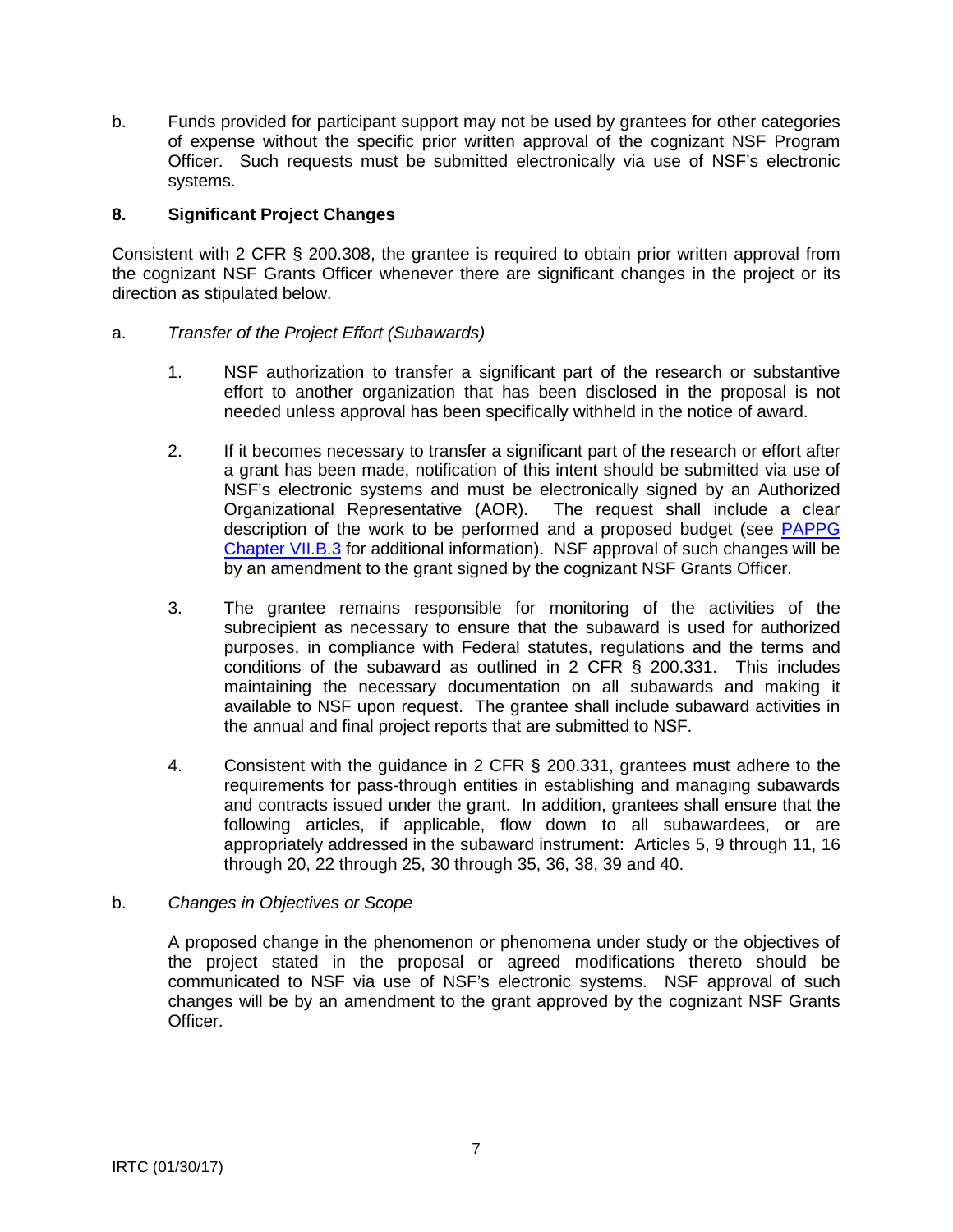## c. *Long-Term Disengagement or Change of Principal Investigator/Project Director or co-Principal Investigator/co-Project Director*

If a named Principal Investigator/Project Director or co-PI/co-PD plans to or becomes aware that he or she will: (1) devote substantially less effort to the work than anticipated in the approved proposal (defined in 2 CFR § 200.308(c)(iii) as a reduction of 25% or more in time devoted to the project); (2) sever his or her connection with the grantee; or (3) be disengaged from the project for a continuous period of more than 3 months, or otherwise relinquish active direction of the project, he or she shall advise the appropriate official at the grantee organization, who shall initiate action appropriate to the situation in accordance with the guidelines described in [PAPPG Chapter VII.B.2.](https://www.nsf.gov/pubs/policydocs/pappg17_1/pappg_7.jsp#VIIB2)

#### **9. Travel**

#### a. *Allowability of Travel Expenses*

- 1. Expenses for transportation, lodging, subsistence and related items incurred by project personnel and by outside consultants employed on the project (see [PAPPG Chapter](https://www.nsf.gov/pubs/policydocs/pappg17_1/pappg_2.jsp#IIC2giv)   $ILC.2.9(iv)$  who are in travel status on business related to an NSF-supported project are allowable as prescribed in the governing cost principles. See Article 2 above regarding prior approval requirements for travel.
- 2. Except as provided in the governing cost principles, the difference between economy airfare and a higher-class airfare is unallowable. A train, bus or other surface carrier may be used in lieu of, or as a supplement to, air travel at the lowest first-class rate by the transportation facility used. If such travel, however, could have been performed by air, the allowance will not normally exceed that for jet economy airfare.

## b. *Travel Support for Dependents of Key Project Personnel*

Travel support for dependents of key project personnel is allowable only under the following conditions as outlined in 2 CFR § 474(c)(2):

1. the individual is a key person who is essential to the project on a full-time basis;

2. the individual's residence away from home and in a foreign country is for a continuous period of six months or more and is essential to the effective performance of the project; and

3. the dependents' travel allowance is consistent with the policies of the organization administering the grant.

#### c. *Use of US-Flag Carriers*

1. In accordance with the Fly America Act (49 USC 40118), any air transportation to, from, between, or within a country other than the US of persons or property, the expense of which will be assisted by NSF funding, must be performed by or under a code-sharing arrangement with a US-flag air carrier if service provided by such a carrier is available (see Comptroller General Decision B-240956, dated September 25, 1991). Tickets (or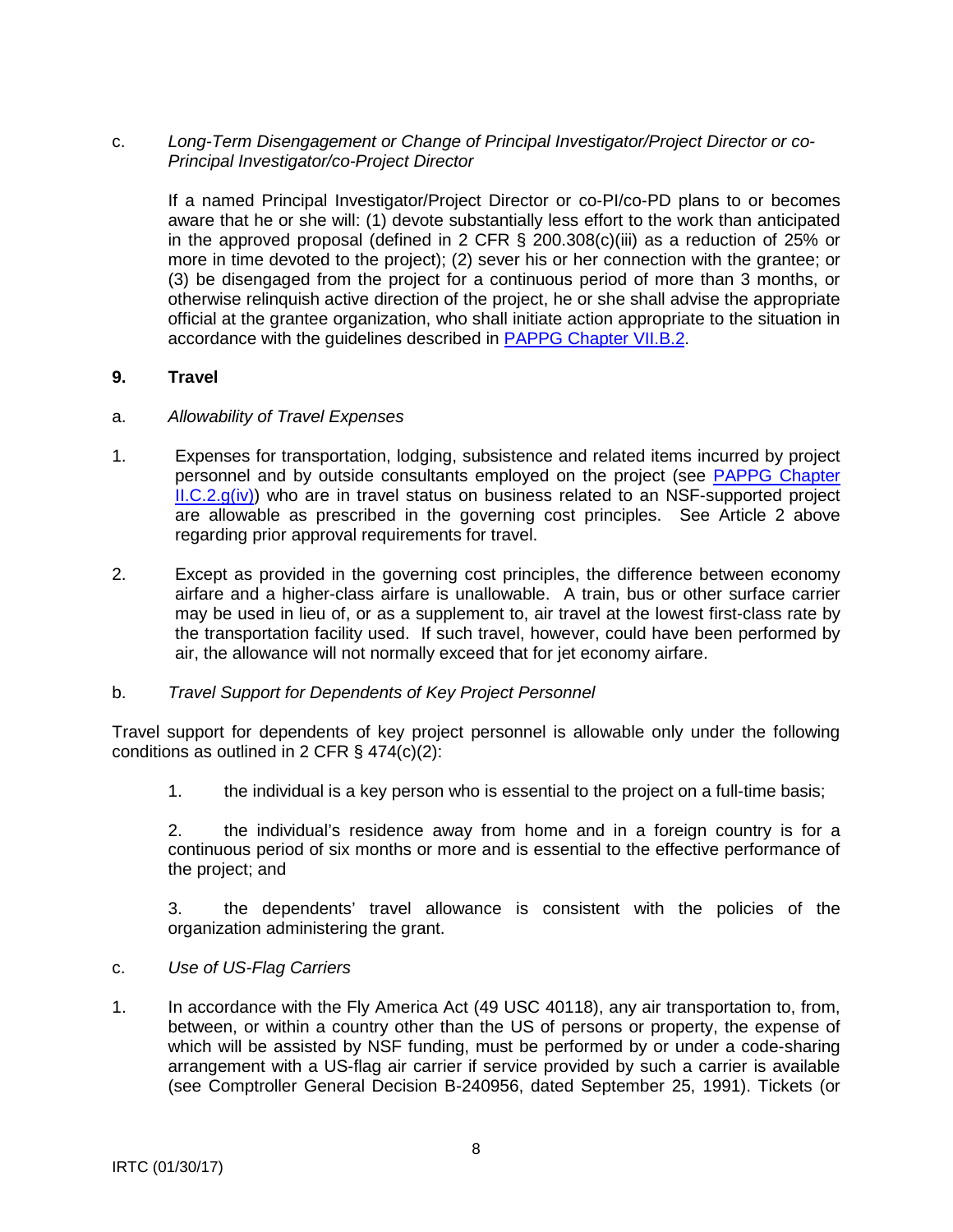documentation for electronic tickets) must identify the US flag air carrier's designator code and flight number.

- 2. For the purposes of this requirement, US-flag air carrier service is considered available even though:
	- (a) comparable or a different kind of service can be provided at less cost by a foreign-flag air carrier;
	- (b) foreign-flag air carrier service is preferred by, or is more convenient for, NSF or traveler; or
	- (c) service by a foreign-flag air carrier can be paid for in excess foreign currency.
- 3. The following rules apply unless their application would result in the first or last leg of travel from or to the US being performed by a foreign-flag air carrier:
	- (a) a US-flag air carrier shall be used to destination or, in the absence of direct or through service, to the farthest interchange point on a usually traveled route.
	- (b) if a US-flag air carrier does not serve an origin or interchange point, a foreign-flag air carrier shall be used only to the nearest interchange point on a usually traveled route to connect with a US flag air carrier.

#### d. *Use of Foreign-Flag Air Carriers*

There are certain circumstances under which use of a foreign-flag air carrier is permissible. These circumstances are outlined below:

1. *Airline "Open Skies" Agreements*:

A foreign flag air carrier may be used if the transportation is provided under an air transportation agreement between the United States and a foreign government, which the Department of Transportation has determined meets the requirements of the Fly America Act. For information on "open skies" agreements in which the United States has entered, please refer to the GSA website at [http://www.gsa.gov/portal/content/103191.](http://www.gsa.gov/portal/content/103191)

#### Note on US/European Union Open Skies Agreement

In 2007, the US entered into an "Open Skies" Agreement with the European Union ("EU"). This agreement was modified in June 2010. The current Agreement gives European Community airlines (airlines of Member States) the right to transport passengers and cargo on flights funded by the US government, when the transportation is between: (1) any two points outside the United States; or (2) a point in the United States and any point outside the United States that the EU airline is authorized to serve under the "Open Skies" Agreement.

In 2011, two significant changes were made to the US/EU Open Skies Agreement. First, EU airlines are now granted the right to transport civilian agency-funded passengers who are NOT eligible to travel on GSA Airline City Pair Contract fares (e.g., grantees) between a point in the United States and a point outside the United States even if there is a GSA Airline City Pair Contract fare in effect between the origin and destination points. An individual, however, who is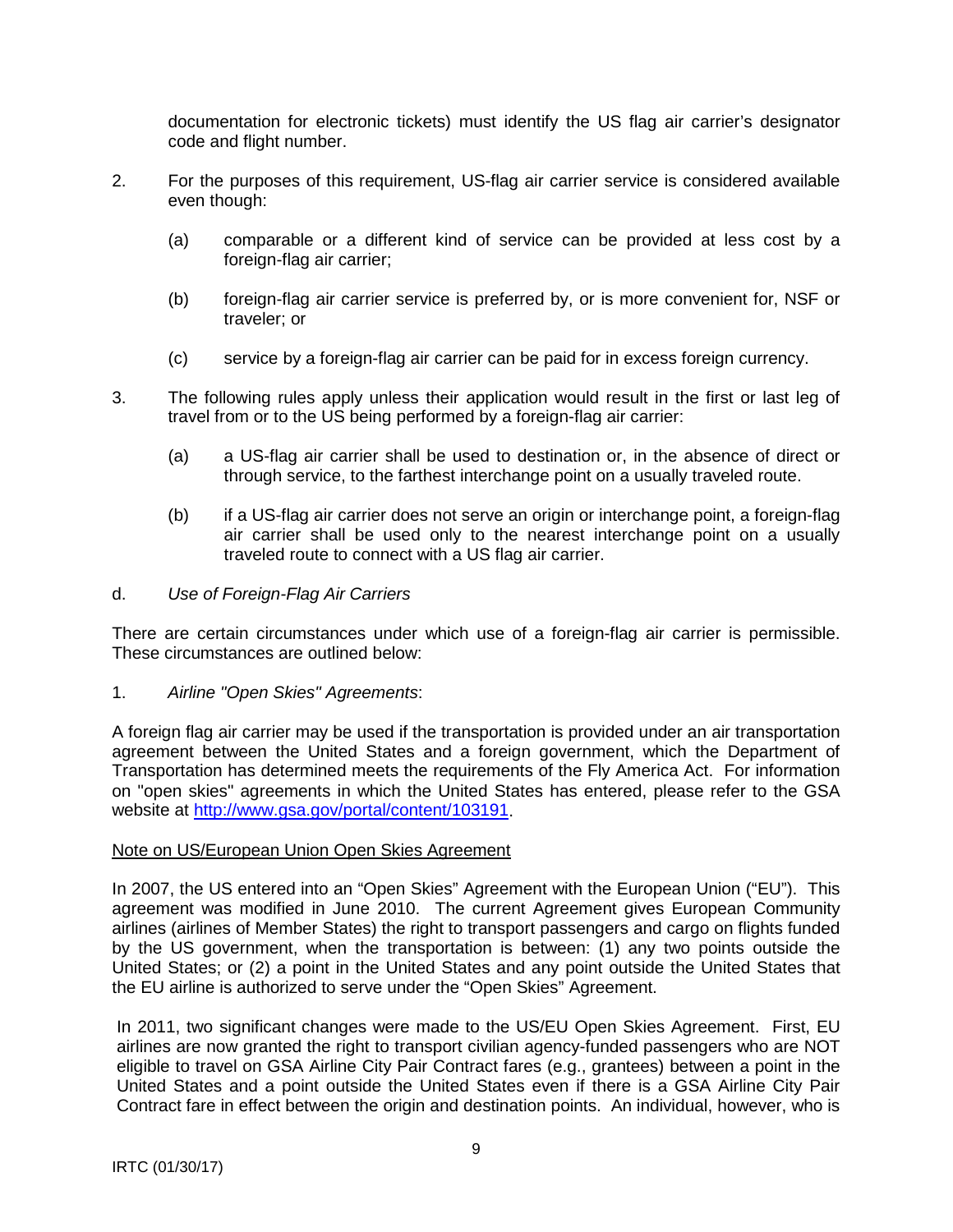traveling on a route for which there is a City Pair Contract fare in effect, *and who is eligible for such a fare* (e.g., Federal employee), will be required to fly on a US carrier, absent another applicable exception.

Second, under the amended Agreement, EU airlines are now authorized to transport passengers between points in the United States and points outside the EU if the EU airline is authorized to serve the route under the Agreement. This includes flights that originate, arrive, or stop in the EU. Prior to this change, EU airlines were limited to flying passengers between points in the US and points in the EU.

2. *Involuntary Rerouting*: Travel on a foreign-flag carrier is permitted if a US-flag air carrier involuntarily reroutes the traveler via a foreign-flag air carrier, notwithstanding the availability of alternative US-flag air carrier service.

## 3. *Travel To and From the US* on non-European Community Airlines

Use of a non-European Community foreign-flag air carrier is permissible if the airport abroad is:

- (a) the traveler's origin or destination airport, and use of US-flag air carrier service would extend the time in a travel status by at least 24 hours more than travel by a foreign-flag air carrier; or
- (b) an interchange point, and use of US-flag air carrier service would increase the number of aircraft changes the traveler must make outside of the US by two or more, would require the traveler to wait four hours or more to make connections at that point, or would extend the time in a travel status by at least six hours more than travel by a foreign-flag air carrier.

## 4. *Travel Between Points Outside the US on non-European Community Airlines*

Use of a non-European Community foreign-flag air carrier is permissible if:

- (a) travel by a foreign-flag air carrier would eliminate two or more aircraft changes en route;
- (b) travel by a US-flag air carrier would require a connecting time of four hours or more at an overseas interchange point; or
- (c) the travel is not part of the trip to or from the US, and use of a US-flag air carrier would extend the time in a travel status by at least six hours more than travel by a foreign-flag air carrier.
- 5. *Short Distance Travel*. For all short distance travel, regardless of origin and destination, use of a foreign-flag air carrier is permissible if the elapsed travel time on a scheduled flight from origin to destination airport by a foreign-flag air carrier is three hours or less and service by a US-flag air carrier would double the travel time.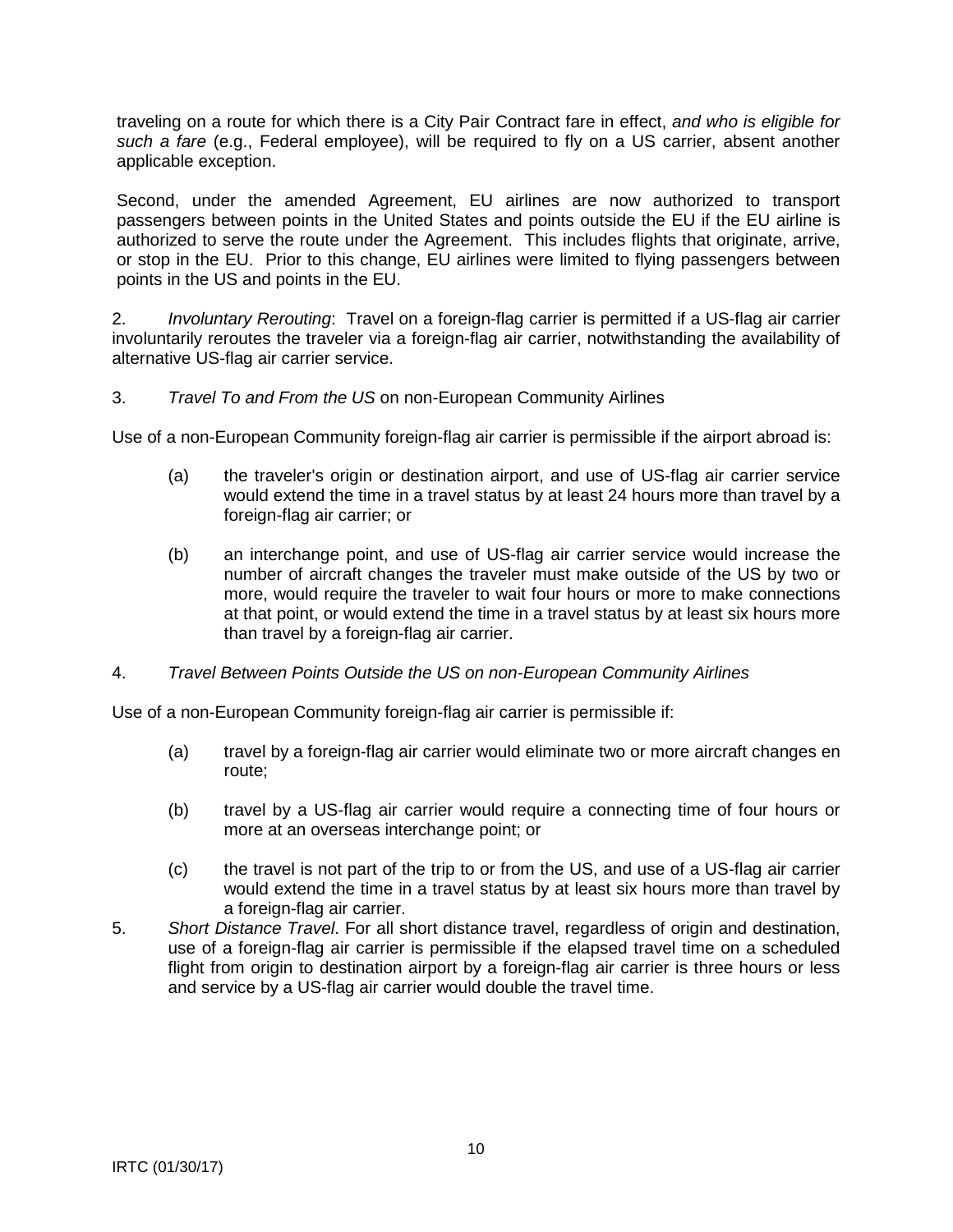## **10. Rearrangement and Reconversion Costs**

- a. Costs incurred for ordinary and normal rearrangement and alteration of facilities that do not constitute construction (i.e., rearrangements and alterations costs aggregating less than \$25,000) to adapt space or utilities within a completed structure to accomplish the objectives of the grant, are allowable and approved, provided the:
	- 1. building has a usable life consistent with project purposes and is architecturally suitable for conversion;
	- 2. rearrangements and alterations are essential to the project supported by the grant; and
	- 3. space involved will be occupied by the project. In situations where the space is rented, in order for the costs of the rearrangement and alteration to be allowed, the grantee must secure a lease for the length of the project.
- b. The rearrangements and alteration of facilities aggregating \$25,000 or over require the prior written approval from NSF via use of NSF's electronic systems. Appendix II of 2 CFR § 200 contains provisions that must be included in contracts made by the grantee.

#### **11. Allowable Costs**

- a. The allowability of costs<sup>[1](#page-10-0)</sup> and cost allocation methods for work performed under this grant, up to the amount specified in the grant, shall be determined in accordance with the governing cost principles as specified below and must conform with NSF policies, grant special provisions and grantee internal policies in effect on the start date of the grant.
- b. The cost principles applicable to educational institutions, State, local and Indian Tribal governments and non-profit organizations (other than hospitals) can be found in 2 CFR § 200, Subpart E.
- c. Separate guidance for hospitals can be found in 45 CFR Part 75, Appendix IX, "Principles for Determining Costs Applicable to Research and Development Under Grants and Contracts with Hospitals."
- d. Separate guidance for for-profit organizations can be found in the Federal Acquisition Regulation, Part 31.
- e. Certain prior approval requirements contained in the governing cost principles have been modified by Article 2.

## **12. Payments**

a. Except as noted in **PAPPG Chapter VIII.C**, NSF grantees are required to request payments electronically through the Award Cash Management Service (ACM\$). Under ACM\$, grantees must provide award level detail at the time of the payment request. Grantees should request payments in amounts necessary to meet their current needs,

 $\overline{a}$ 

<span id="page-10-0"></span><sup>1</sup> Consistent with 2 CFR § 200.453, for computing devices, charging as a direct cost is allowable for devices that are essential and allocable, but not solely dedicated, to the performance of the grant.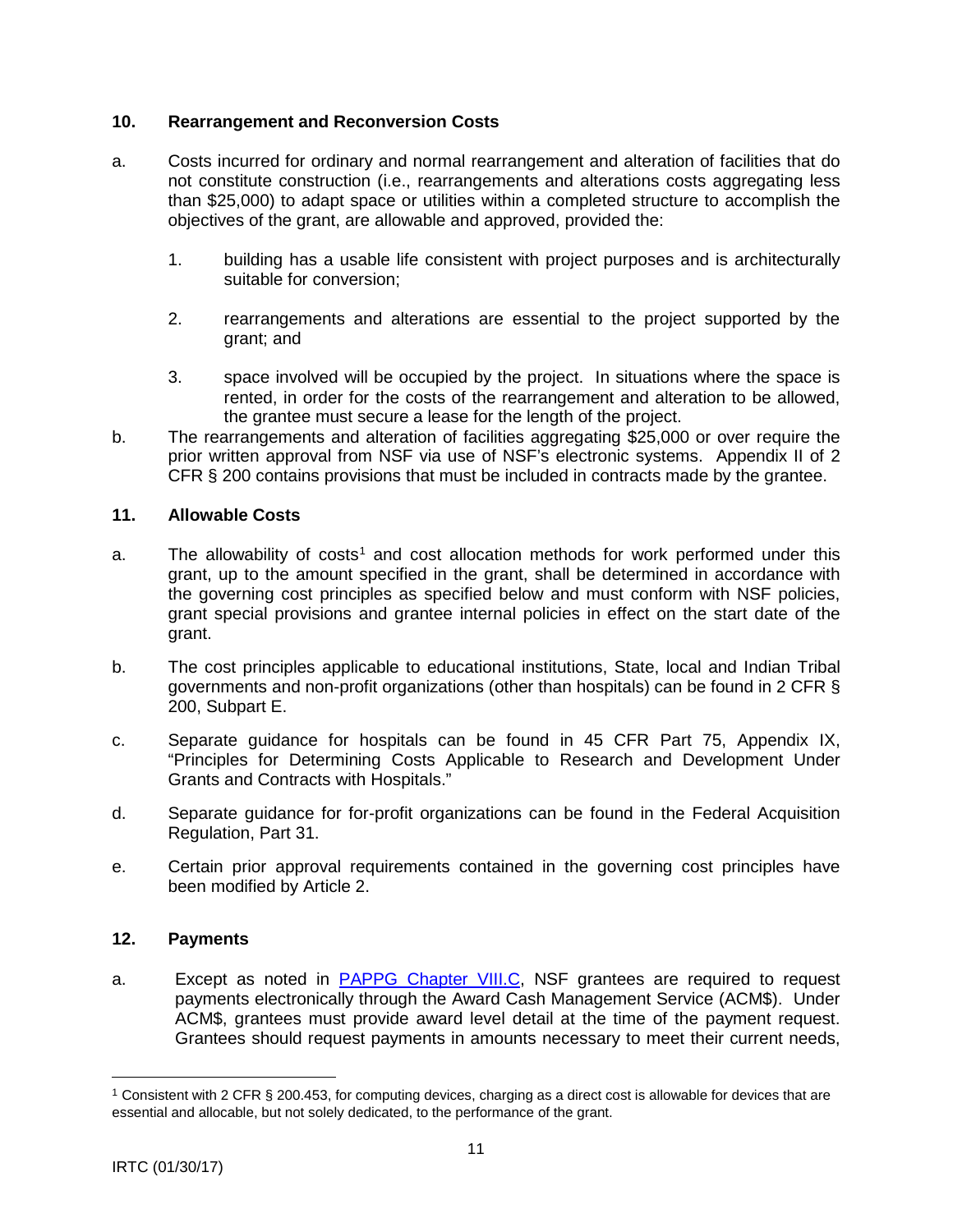pursuant to the guidelines contained in 31 CFR Part 205. Unless otherwise specified in the grant, the grantee agrees to comply with all applicable Treasury regulations and National Science Foundation implementing and reporting procedures, which are outlined in [PAPPG Chapter VIII.](https://www.nsf.gov/pubs/policydocs/pappg17_1/pappg_8.jsp)

b. In accordance with 2 CFR § 200.305, where appropriate, grantees are required to maintain advances of Federal funds in interest-bearing accounts. Grantees may retain interest earned on amounts up to \$500 per year for administrative expenses. Any additional interest earned on Federal advance payments deposited in interest-bearing accounts must be remitted annually to the Department of Health and Human Services Payment Management System (PMS) through an electronic medium using either the Automated Clearing House (ACH) network or a Fedwire Funds Service payment. Instructions on submission of remittances can be found in [PAPPG Chapter VIII.D.3.](https://www.nsf.gov/pubs/policydocs/pappg17_1/pappg_8.jsp#VIIID3)

# **13. Continuing Grant Increments**

Unless otherwise specified, each successive increment of a continuing grant will be funded at the level specified in the original notice of award without a formal request from the grantee provided an annual project report has been received from the Principal Investigator(s) and accepted by the cognizant NSF Program Officer.

Continuing funding is contingent on (1) availability of funds; (2) satisfactory scientific/technical progress; and (3) any special conditions of the grant.

# **14. Project Reporting Requirements**

- a. *Annual Project Reports*
- 1. Submission Requirement. Annual project reports are required for both standard and continuing grants.<sup>[2](#page-11-0)</sup>
- 2. Content of Annual Project Reports. The Research Performance Progress Report (RPPR), as implemented in Research.gov, should be used for preparation of the Annual Project Reports to address progress in all activities of the project, including any activities intended to address the Broader Impacts criterion that are not intrinsic to the research. The grantee shall include subaward activities in annual project reports that are submitted to NSF.
- 3. Timing of Annual Project Reports. Unless otherwise specified in the grant, annual project reports should be submitted electronically, at least 90 days prior to the end of the current budget period to allow adequate time for the cognizant NSF Program Officer to review and approve the report. As reflected in the Project Report System, the report is considered due during the 90 day period. The report becomes overdue **the day after the 90 day period ends.** It should be noted that the final annual report serves as the project's final report and must be submitted in accordance with paragraph b below.

Failure to submit timely reports will delay NSF review and processing of pending proposals and processing of additional funding and administrative actions, including, but

 $\overline{a}$ 

<span id="page-11-0"></span><sup>&</sup>lt;sup>2</sup> Submission of an "interim" report via the Project Report System does not constitute compliance with the annual reporting requirement.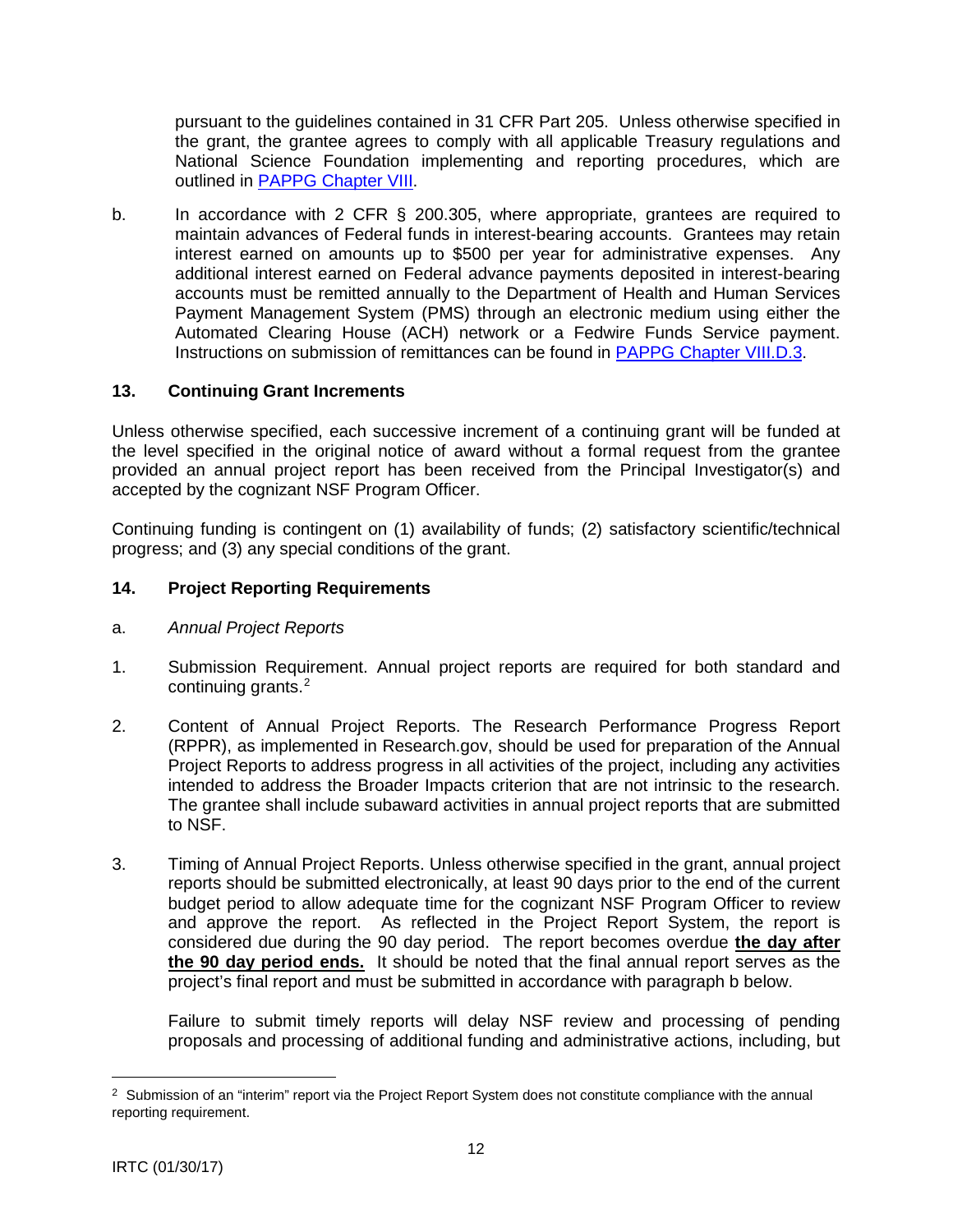not limited to, no cost extensions for all identified PIs/PDs and co-PIs/co-PDs on a given grant. In the case of continuing grants, failure to submit timely reports may delay processing of funding increments.

## b. *Final Project Report*

- 1. Submission Requirement. Unless otherwise specified in the grant, the final project report should be submitted electronically no later than 120 days following the end of the grant. As reflected in the Project Report System, the report is considered due during the 120 day period. The report becomes overdue **the day after the 120 day period ends**. Note, however, that standard grants made prior to January 25, 2016 retain the requirement to submit final project reports no later than 90 days following the end date of the grant.
- 2. Content of Final Project Report. The Research Performance Progress Report, as implemented in Research.gov, also should be used for preparation of the Final Project Report to address progress in all activities of the project, including any activities intended to address the Broader Impacts criterion t**h**at are not intrinsic to the research. The grantee shall include subaward activities in final project reports that are submitted to NSF.
- 3. Additional Requirements. The grantee also shall provide to the cognizant NSF Program Officer, no later than 120 days following the end date of the grant, any unique reports or other end items specified in the grant (e.g., special cost sharing reports), including any reporting requirements set forth in the applicable program solicitation referenced in the grant as being directly related to either the grant or the administration of the grant.

## c*. Project Outcomes Report for the General Public*

No later than 120 days following the end of the grant, a project outcomes report for the general public must be submitted electronically via Research.gov. This report serves as a brief summary, prepared specifically for the public, of the nature and outcomes of the project. This report will be posted electronically by NSF exactly as it is submitted. For information about the content of the report, see [PAPPG Chapter VII.D.3.](https://www.nsf.gov/pubs/policydocs/pappg17_1/pappg_7.jsp#VIID3) Note, however, that standard grants made prior to January 25, 2016 retain the requirement to submit project outcomes reports no later than 90 days following the end date of the grant.

## **15. Expenditure Reports**

**Article 15 establishes the requirement that grantees must submit final payment requests through the Award Cash Management Service no later than 120 days after the end date of the grant. This requirement applies to all current grants and funding amendments to existing NSF grants, as well as to all new NSF grants.**

NSF uses the payment request entries in the Award Cash Management Service (ACM\$) to collect the final financial data for awards paid through that system. No additional interim or final financial reporting is required.

Grantees must submit final payment requests through ACM\$ **no later than 120 days** after the grant end date. For instructions regarding final disbursement reporting, see [PAPPG Chapter](https://www.nsf.gov/pubs/policydocs/pappg17_1/pappg_8.jsp#VIIIE)  [VIII.E.](https://www.nsf.gov/pubs/policydocs/pappg17_1/pappg_8.jsp#VIIIE)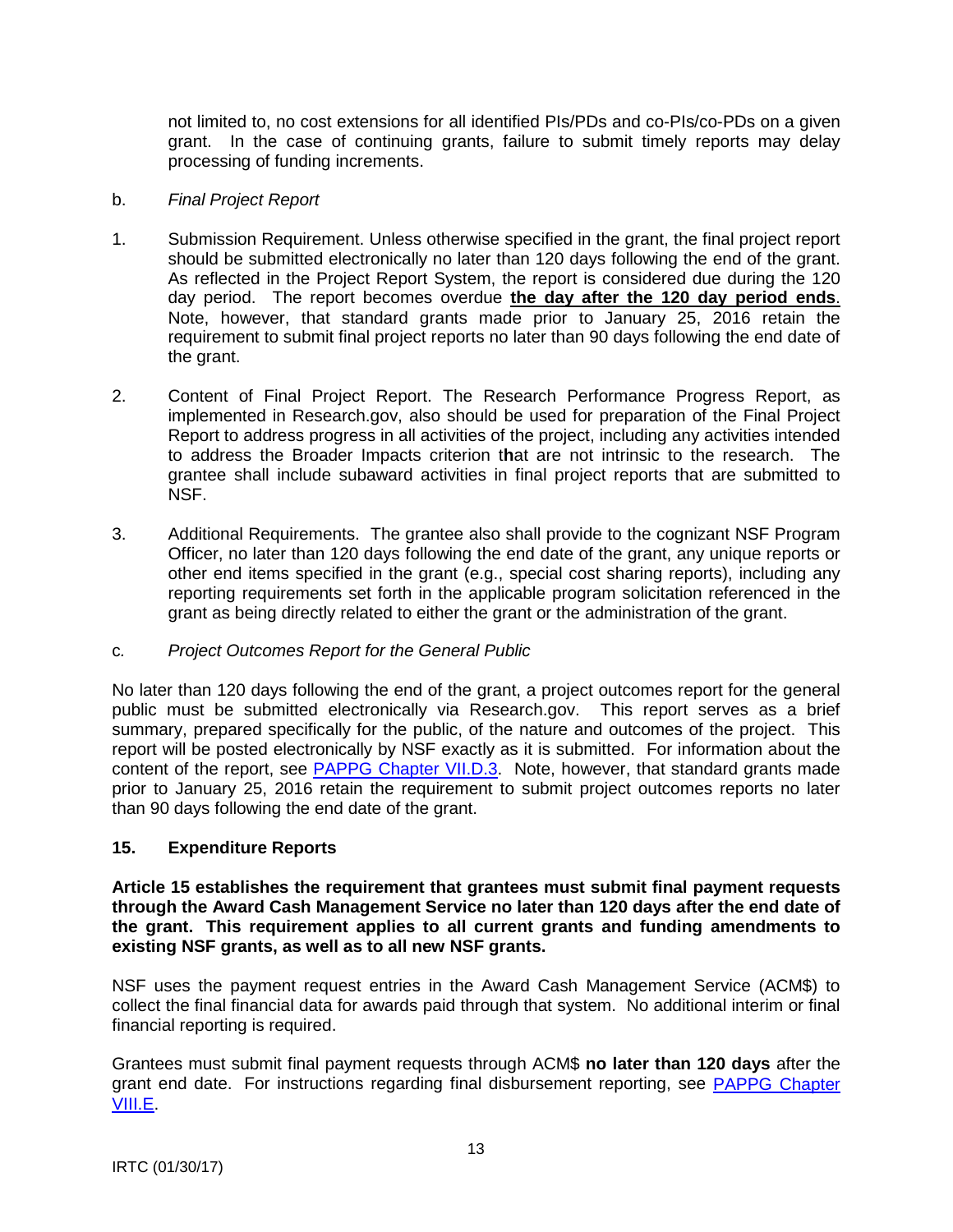# **16. Responsible Conduct of Research**

In accordance with Section 7009 of the America Creating Opportunities to Meaningfully Promote Excellence in Technology, Education, and Science (COMPETES) Act (42 USC 1862o–1) NSF requires that grantees must have a plan in place to provide appropriate training and oversight in the responsible and ethical conduct of research (RCR) to undergraduates, graduate students and postdoctoral researchers who will be supported by NSF to conduct research. Training plans are subject to review, upon request.

Grantees must designate one or more persons to oversee compliance with the RCR training requirement. Grantees are responsible for verifying that undergraduate students, graduate students and postdoctoral researchers supported by NSF to conduct research have received training in the responsible and ethical conduct of research, in accordance with the plan the grantee has put in place for their organization.

Grantees shall ensure that these RCR requirements flow down to all subrecipients, or are otherwise appropriately addressed in the subaward.

# **17. Reporting Subawards and Executive Compensation**

# **The URL referenced in b.2.(a) below has changed to: [https://www.sam.](https://www.sam.gov/)gov**.

In accordance with the Office of Management and Budget guidance published in the Federal Register (FR) September 14, 2010 on *Requirements for Federal Funding Accountability and Transparency Act Implementation*, grantees must comply with the following award term, contained in 75 FR 22705:

## a. *Reporting of first-tier subawards*

1. *Applicability*. Unless you are exempt as provided in paragraph d. of this award term, you must report each action that obligates \$25,000 or more in Federal funds that does not include Recovery funds (as defined in section 1512(a)(2) of the American Recovery and Reinvestment Act of 2009, Pub. L. 111-5) for a subaward to an entity (see definitions in paragraph e of this award term).

## 2. *Where and when to report*

(a) You must report each obligating action described in paragraph a.1.of this award term to [www.fsrs.gov.](http://www.fsrs.gov/)

(b) For subaward information, report no later than the end of the month following the month in which the obligation was made. (For example, if the obligation was made on November 7, 2010, the obligation must be reported by no later than December 31, 2010.)

*3. What to report*. You must report the information about each obligating action that the submission instructions posted at [www.fsrs.gov](http://www.fsrs.gov/) specify.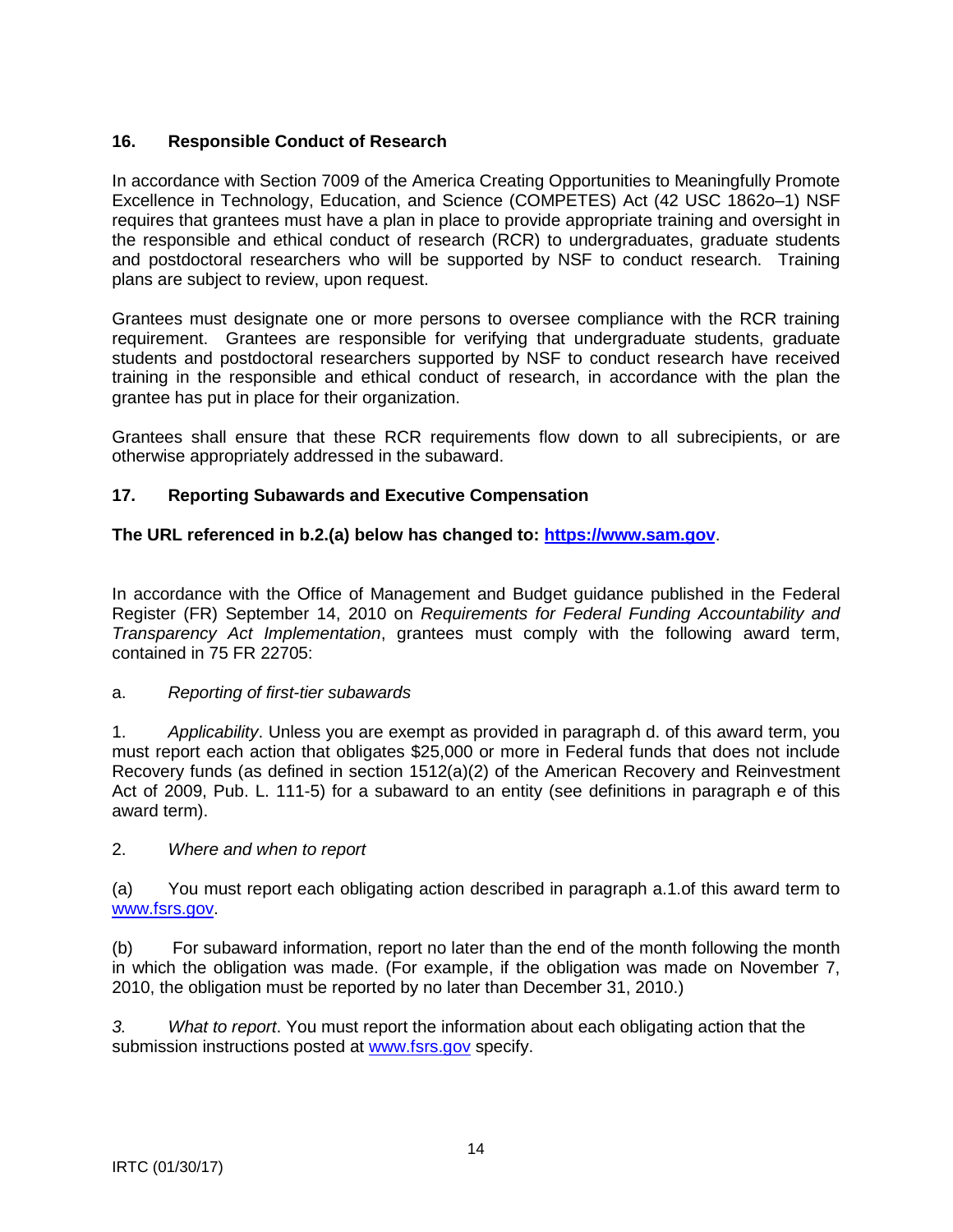b. *Reporting Total Compensation of Recipient Executives*

1. *Applicability and what to report*. You must report total compensation for each of your five most highly compensated executives for the preceding completed fiscal year, if:

(a) the total Federal funding authorized to date under this award is \$25,000 or more;

(b) in the preceding fiscal year, you received—

(i) 80 percent or more of your annual gross revenues from Federal procurement contracts (and subcontracts) and Federal financial assistance subject to the Transparency Act, as defined at 2 CFR 170.320 (and subawards); and

(ii) \$25,000,000 or more in annual gross revenues from Federal procurement contracts (and subcontracts) and Federal financial assistance subject to the Transparency Act, as defined at 2 CFR 170.320 (and subawards); and

(c) The public does not have access to information about the compensation of the executives through periodic reports filed under section 13(a) or 15(d) of the Securities Exchange Act of 1934 (15 U.S.C. 78m(a), 78o(d)) or section 6104 of the Internal Revenue Code of 1986. (To determine if the public has access to the compensation information, see the U.S. Security<br>and Exchange Commission total compensation filings at and Exchange Commission total compensation filings at http://www.sec.gov/answers/execomp.htm.)

2. *Where and when to report*. You must report executive total compensation described in paragraph b.1.of this award term:

(a) As part of your registration profile at [www.ccr.gov.](http://www.ccr.gov/)

(b) By the end of the month following the month in which this award is made, and annually thereafter.

c. *Reporting of Total Compensation of Subrecipient Executives*

1. *Applicability and what to report*. Unless you are exempt as provided in paragraph d. of this award term, for each first-tier subrecipient under this award, you shall report the names and total compensation of each of the subrecipient's five most highly compensated executives for the subrecipient's preceding completed fiscal year, if:

(a) in the subrecipient's preceding fiscal year, the subrecipient received—

(i) 80 percent or more of its annual gross revenues from Federal procurement contracts (and subcontracts) and Federal financial assistance subject to the Transparency Act, as defined at 2 CFR 170.320 (and subawards); and

(ii) \$25,000,000 or more in annual gross revenues from Federal procurement contracts (and subcontracts), and Federal financial assistance subject to the Transparency Act (and subawards); and

(b) The public does not have access to information about the compensation of the executives through periodic reports filed under section 13(a) or 15(d) of the Securities Exchange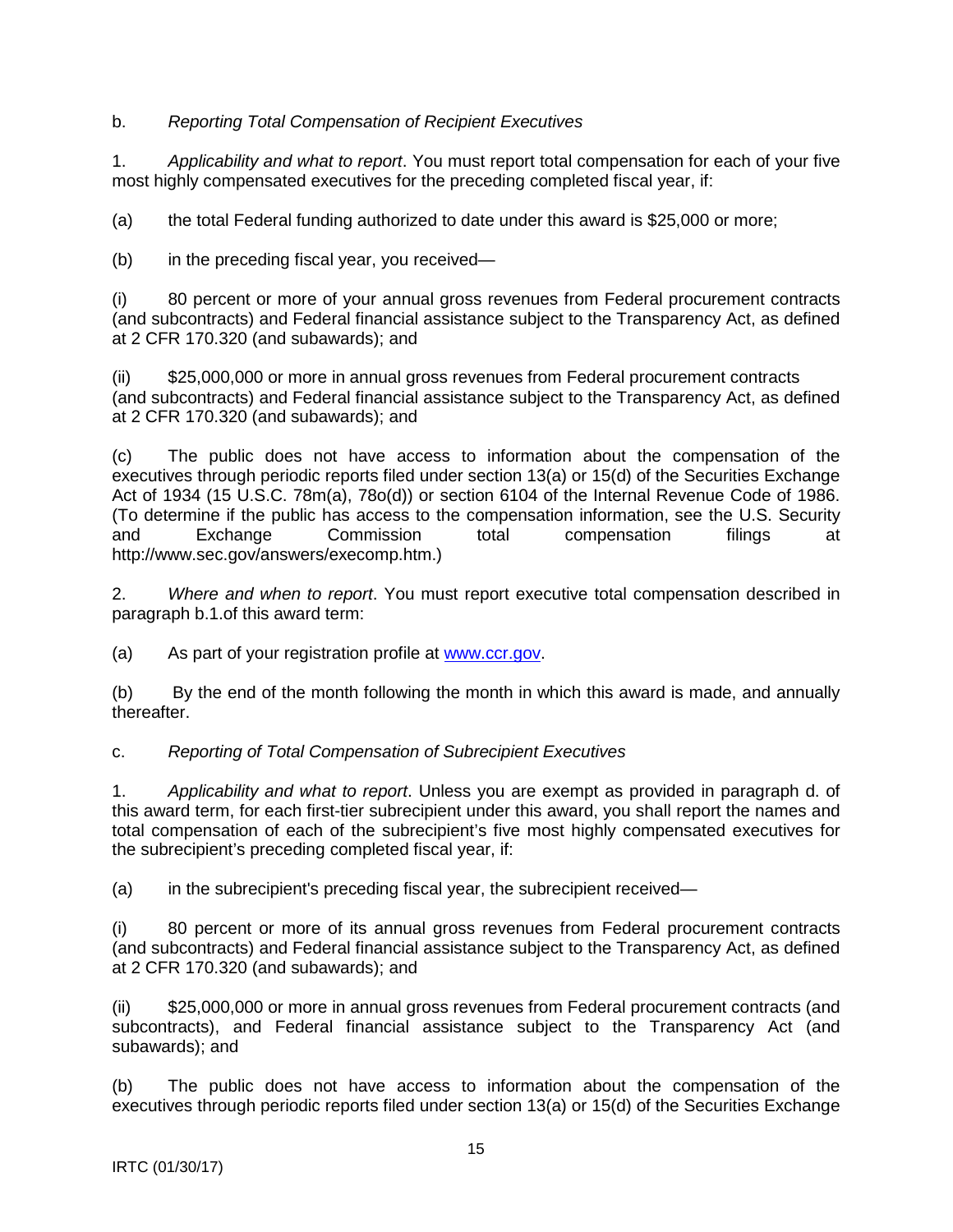Act of 1934 (15 U.S.C. 78m(a), 78o(d)) or section 6104 of the Internal Revenue Code of 1986. (To determine if the public has access to the compensation information, see the U.S. Security and Exchange Commission total compensation filings at [http://www.sec.gov/answers/execomp.htm.](http://www.sec.gov/answers/execomp.htm))

2. *Where and when to report*. You must report subrecipient executive total compensation described in paragraph c.1.of this award term:

# (a) To the recipient.

(b) By the end of the month following the month during which you make the subaward. For example, if a subaward is obligated on any date during the month of October of a given year (i.e., between October 1 and 31), you must report any required compensation information of the subrecipient by November 30 of that year.

## d. *Exemptions*

If, in the previous tax year, you had gross income, from all sources, under \$300,000, you are exempt from the requirements to report:

#### 1. subawards, and

2. the total compensation of the five most highly compensated executives of any subrecipient.

#### e. *Definitions*

For purposes of this award term:

- 1. Entity means all of the following, as defined in 2 CFR part 25:
- (a) A Governmental organization, which is a State, local government, or Indian tribe;
- (b) A foreign public entity;
- (c) A domestic or foreign nonprofit organization;
- (d) A domestic or foreign for-profit organization;

(e) A Federal agency, but only as a subrecipient under an award or subaward to a non-Federal entity.

2. Executive means officers, managing partners, or any other employees in management positions.

3. Subaward:

(a) This term means a legal instrument to provide support for the performance of any portion of the substantive project or program for which you received this award and that you as the recipient award to an eligible subrecipient.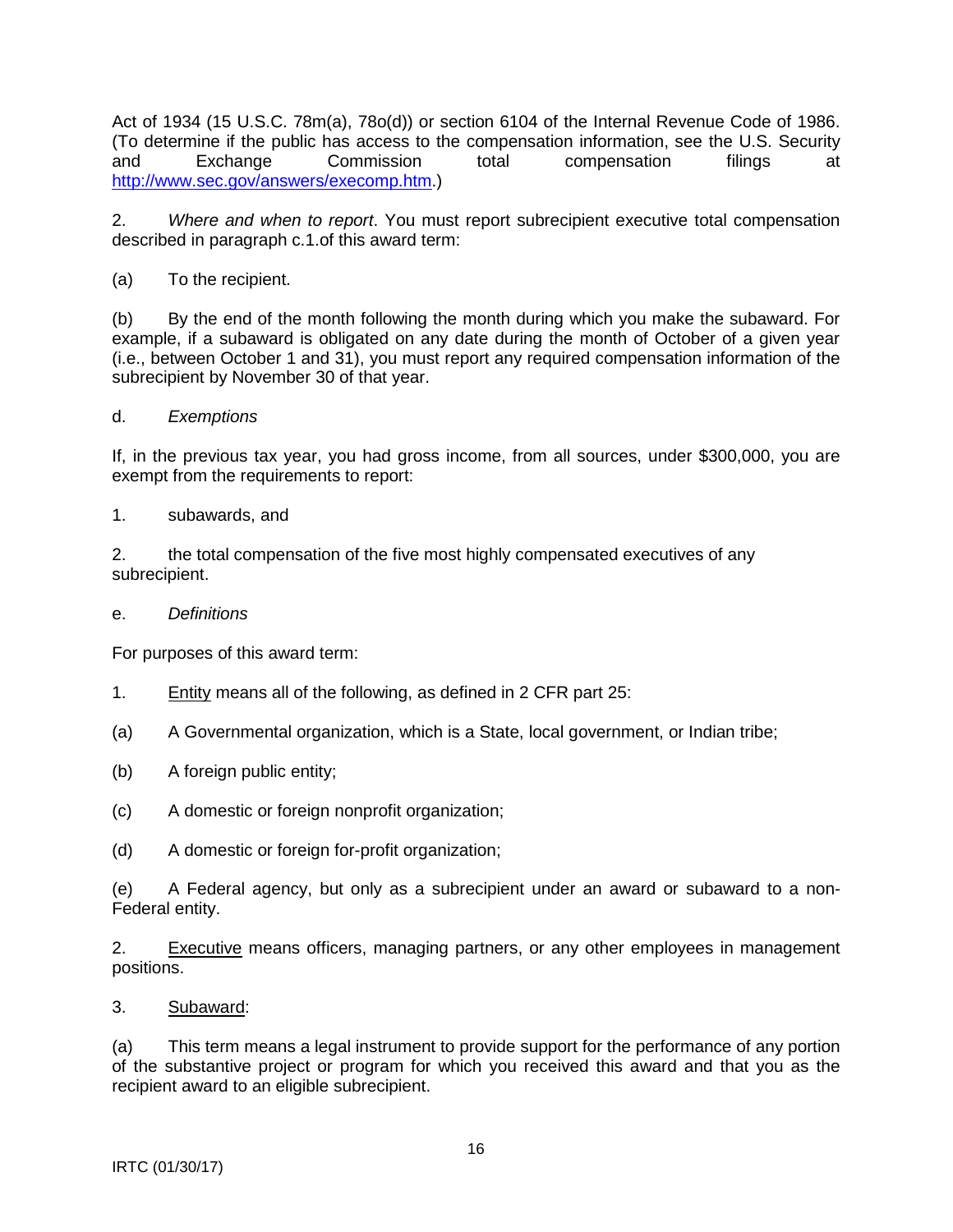(b) The term does not include your procurement of property and services needed to carry out the project or program (for further explanation, see 2 CFR § 200.330).

(c) A subaward may be provided through any legal agreement, including an agreement that you or a subrecipient considers a contract.

4. Subrecipient means an entity that:

(a) Receives a subaward from you (the recipient) under this award; and

(b) Is accountable to you for the use of the Federal funds provided by the subaward.

5. Total compensation means the cash and noncash dollar value earned by the executive during the recipient's or subrecipient's preceding fiscal year and includes the following (for more information see 17 CFR 229.402(c)(2)):

(a) *Salary and bonus*.

(b) *Awards of stock, stock options, and stock appreciation rights*. Use the dollar amount recognized for financial statement reporting purposes with respect to the fiscal year in accordance with the Statement of Financial Accounting Standards No. 123 (Revised 2004) (FAS 123R), Shared Based Payments.

(c) *Earnings for services under non-equity incentive plans*. This does not include group life, health, hospitalization or medical reimbursement plans that do not discriminate in favor of executives, and are available generally to all salaried employees.

(d) *Change in pension value.* This is the change in present value of defined benefit and actuarial pension plans.

(e) *Above-market earnings on deferred compensation which is not tax-qualified*.

(f) Other compensation, if the aggregate value of all such other compensation (e.g. severance, termination payments, value of life insurance paid on behalf of the employee, perquisites or property) for the executive exceeds \$10,000.

## **18. System for Award Management and Universal Identifier Requirements**

**The Central Contractor Registration (CCR) has become the System for Award Management (SAM). The URL has changed to: [https://www.sam.gov.](https://www.sam.gov/) All requirements related to CCR mentioned in the Article below apply to and must be completed in SAM.**  In accordance with the Office of Management and Budget guidance published in the Federal Register (FR) September 14, 2010 on *Financial Assistance Use of Universal Identifier and Central Contractor Registration*, grantees must comply with the following award term, contained in 75 FR 22706:

a. *Requirement for Central Contractor Registration (CCR).* Unless you are exempted from this requirement under 2 CFR 25.110, you as the recipient must maintain the currency of your information in the CCR until you submit the final financial report required under this award or receive the final payment, whichever is later. This requires that you review and update the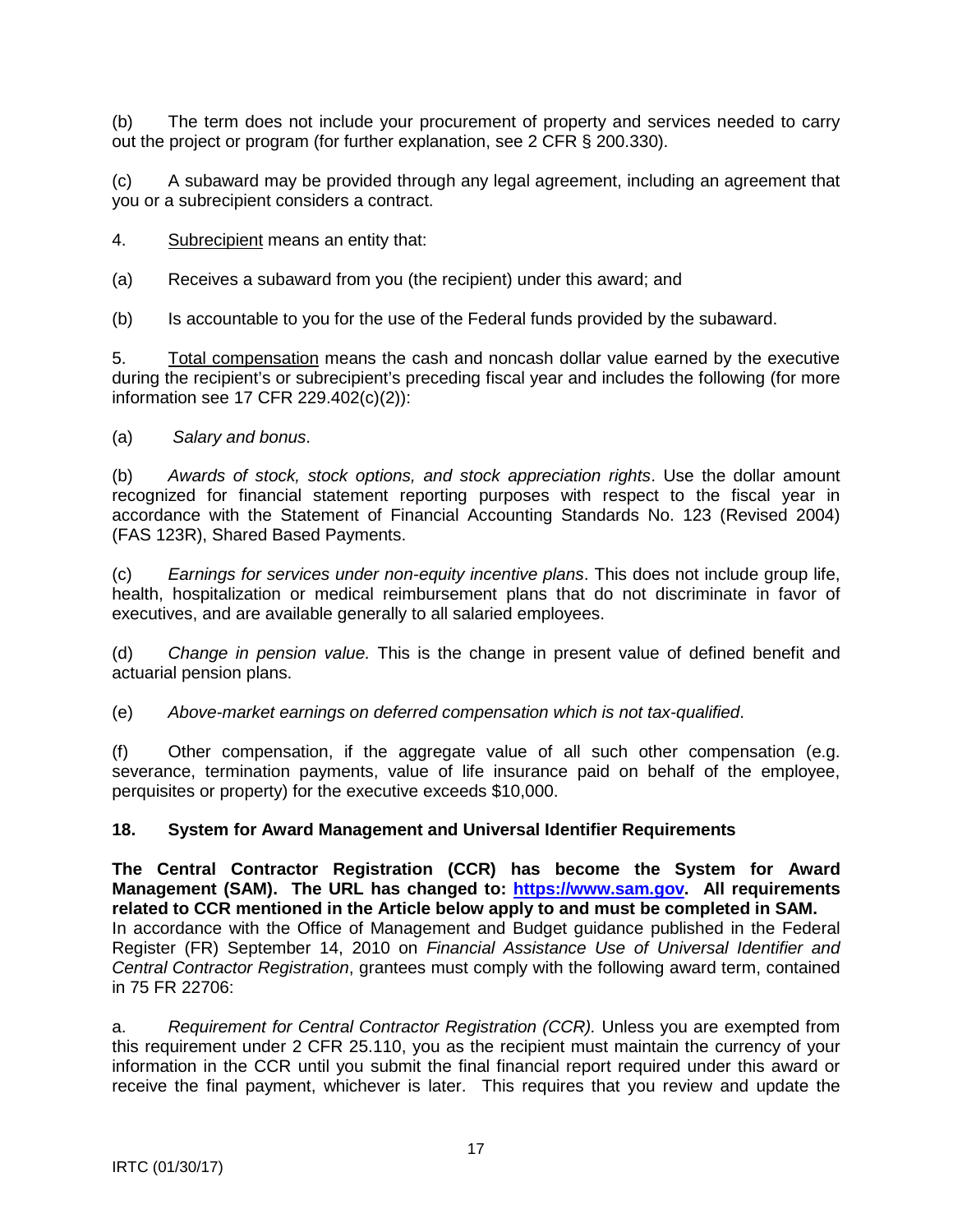information at least annually after the initial registration, and more frequently if required by changes in your information or another award term.

b. *Requirement for Data Universal Numbering System (DUNS) numbers*. If you are authorized to make subawards under this award, you:

1. Must notify potential subrecipients that no entity (see definition in paragraph c. of this award term) may receive a subaward from you unless the entity has provided its DUNS number to you.

2. May not make a subaward to an entity unless the entity has provided its DUNS number to you.

c. *Definitions*. For purposes of this award term:

1. Central Contractor Registration (CCR) means the Federal repository into which an entity must provide information required for the conduct of business as a recipient. Additional information about registration procedures may be found at the CCR Internet site (currently at http://www.ccr.gov).

2. Data Universal Numbering System (DUNS) number means the nine-digit number established and assigned by Dun and Bradstreet, Inc. (D&B) to uniquely identify business entities. A DUNS number may be obtained from D&B by telephone (currently 866-705-5711) or the Internet (currently at http://fedgov.dnb.com/webform).

3. Entity, as it is used in this award term, means all of the following, as defined at 2 CFR part 25, subpart C:

(a) A Governmental organization, which is a State, local government, or Indian tribe;

- (b) A foreign public entity;
- (c) A domestic or foreign nonprofit organization;

(d) A domestic or foreign for-profit organization; and

(e) A Federal agency, but only as a subrecipient under an award or subaward to a non-Federal entity.

#### 4. Subaward:

(a) This term means a legal instrument to provide support for the performance of any portion of the substantive project or program for which you received this award and that you as the recipient award to an eligible subrecipient.

(b) The term does not include your procurement of property and services needed to carry out the project or program (for further explanation, see 2 CFR § 200.330).

(c) A subaward may be provided through any legal agreement, including an agreement that you consider a contract.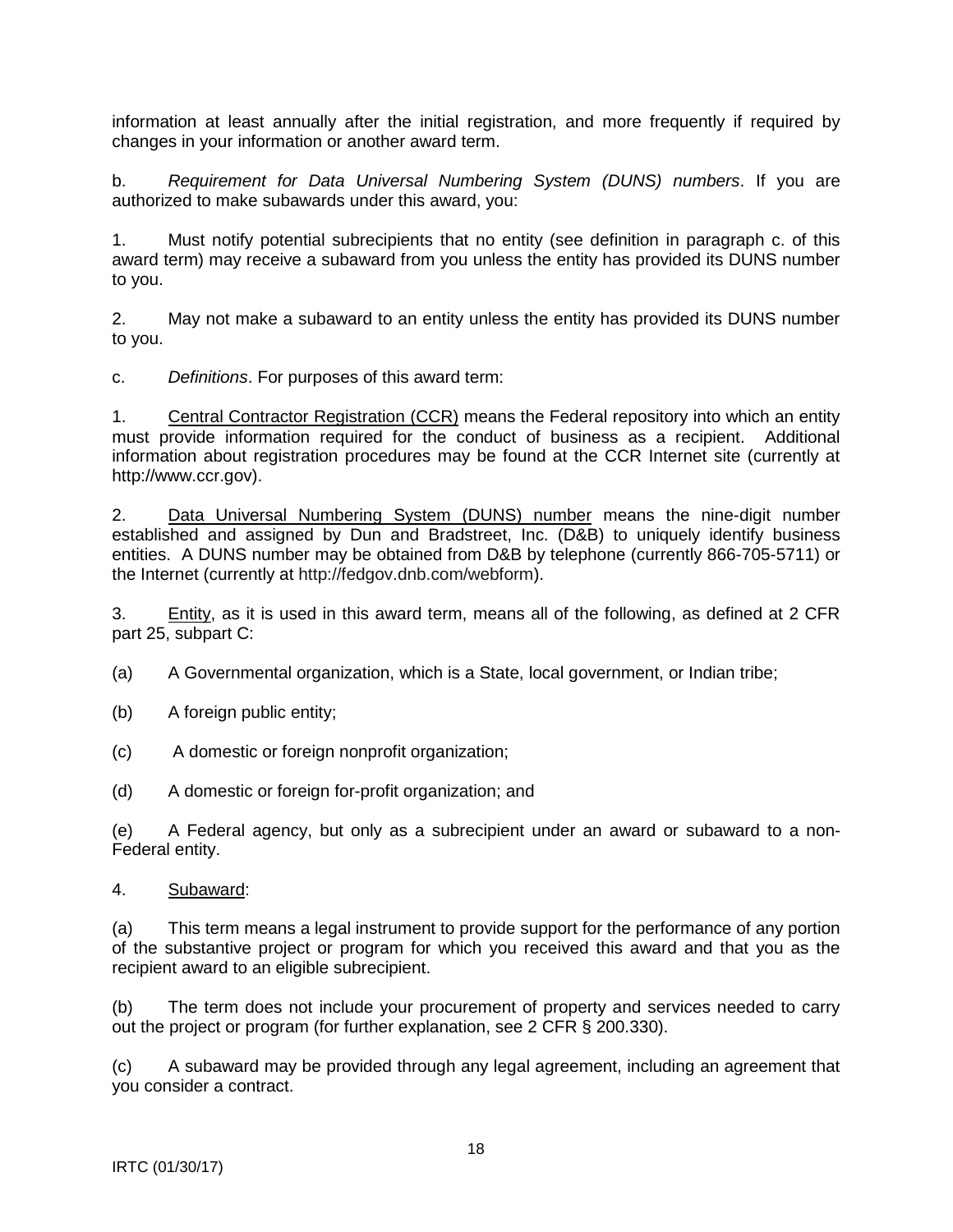- 5. Subrecipient means an entity that:
- (a) Receives a subaward from you under this award; and
- (b) Is accountable to you for the use of the Federal funds provided by the subaward.

## **19. Information Collection**

Information collection activities performed under this grant are the responsibility of the grantee, and NSF support of the project does not constitute NSF approval of the survey design, questionnaire content or information collection procedures. The grantee shall not represent to respondents that such information is being collected for or in association with the National Science Foundation or any other US Government agency without the specific written approval of such information collection plan or device by NSF. However, this requirement is not intended to preclude mention of NSF support of the project in response to an inquiry or acknowledgment of such support in any publication of this information.

## **20. Copyrighted Material**

- a. Subject writing means any material that:
	- 1. is or may be copyrighted under [Title 17 of the USC;](http://www.copyright.gov/title17/) and
	- 2. is produced by the grantee or its employees in the performance of work under this grant.

Subject writings include such items as reports, books, journal articles, software, databases, sound recordings, videotapes and videodiscs.

## b. *Copyright Ownership, US Government License*

Except as otherwise specified in the grant or by this paragraph, the grantee may own or permit others to own copyright in all subject writings. The grantee agrees that if it or anyone else does own copyright in a subject writing, the US government will have a nonexclusive, nontransferable, irrevocable, royalty-free license to exercise or have exercised for or on behalf of the US throughout the world all the exclusive rights provided by copyright. Such license, however, will not include the right to sell copies or phonorecords of the copyrighted works to the public.

## c. *Grants Affected by International Agreements*

If the grant indicates it is subject to an identified international agreement or treaty, NSF can direct the grantee to convey to any foreign participant or otherwise dispose of such rights to subject writings as are required to comply with that agreement or treaty.

## d. *Grantee Action to Protect US Government Interests*

The grantee agrees to acquire, through written agreement or an employment relationship, the ability to comply with the requirements of the preceding paragraphs and, in particular, to acquire the ability to convey rights in a subject writing to a foreign participant if directed by NSF under the previous paragraph. The grantee further agrees that any transfer of copyright or any other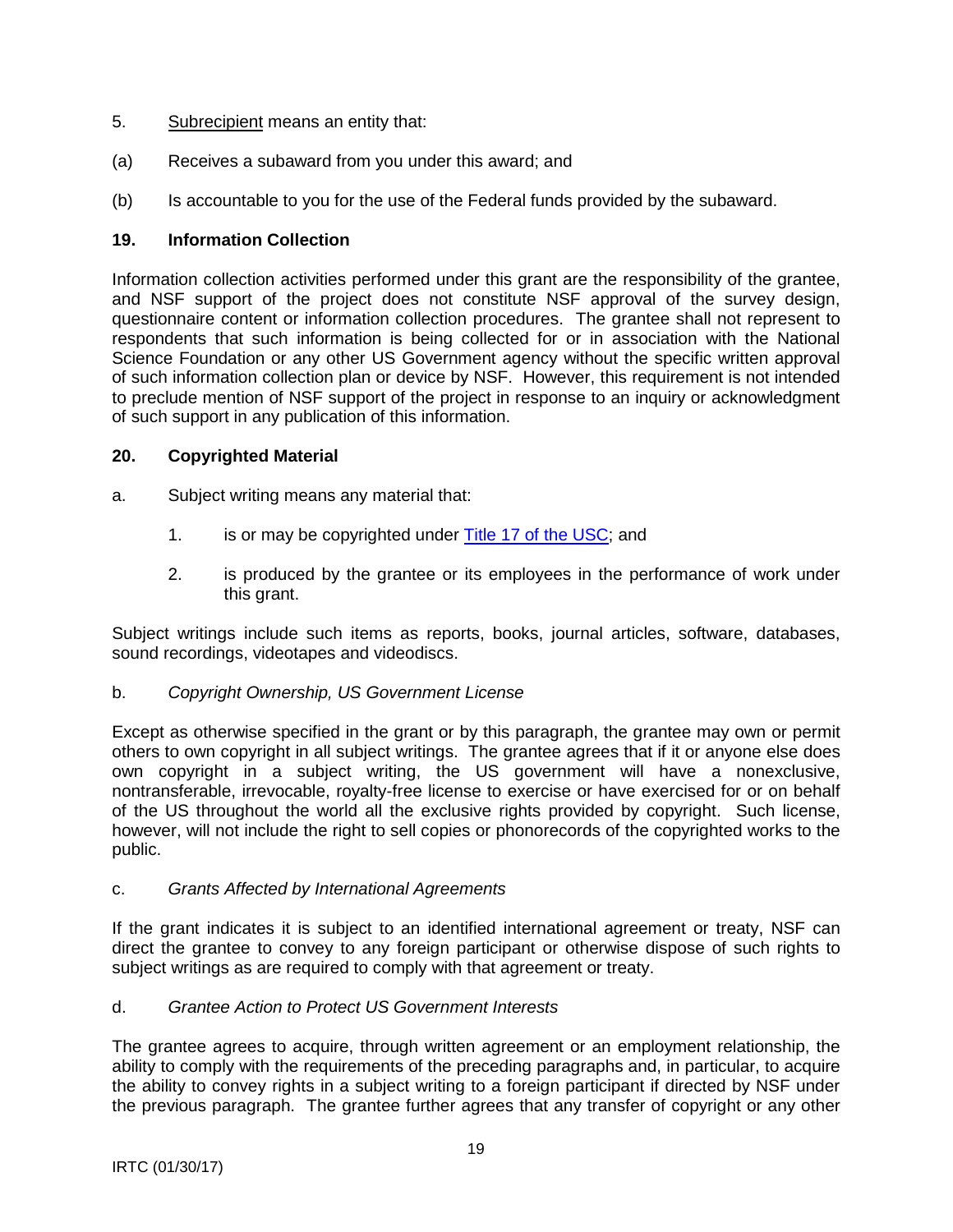rights to a subject writing, by it or anyone whom it has allowed to own such rights, will be made subject to the requirements of this article.

## **21. Public Access to Copyrighted Material**

**NSF's Public Access Policy applies to awards, funded in whole or in part, as a result of proposals submitted, or due, on or after January 25, 2016. NSF's Public Access Policy may be viewed at** [http://www.nsf.gov/news/special\\_reports/public\\_access/](http://www.nsf.gov/news/special_reports/public_access/)**.**

NSF's policy on public access to copyrighted material (Public Access Policy) reflects the Foundation's commitment to making certain that, to the extent possible, the American public, industry and the scientific community have access to the results of federally funded scientific research. Pursuant to this policy, awardees must ensure that all articles in peer-reviewed scholarly journals and papers in juried conference proceedings:

- are deposited in a public access compliant repository (as identified in the Public Access Policy);
- are available for download, reading and analysis within 12 months of publication;
- possess a minimum set of machine-readable metadata elements as described in the Public Access Policy;
- are reported in annual and final reports with a persistent identifier.

Either the final printed version or the final peer-reviewed manuscript is acceptable for deposit.

#### **22. Program Income**

a. *Definition*

The following provisions implement applicable portions of 2 CFR § 200.307. Program income means gross income earned by the grantee that is directly generated by a supported activity or earned as a result of the grant during the period of performance. Program income includes, but is not limited to, income from fees for services performed, the use of rental or real or personal property acquired under the grant, the sale of commodities or items fabricated under the grant, license fees and royalties on patents and copyrights and principal and interest on loans made with grant funds. Interest earned on advances of Federal funds is not program income. Except as otherwise provided in Federal statutes, regulations, or the terms and conditions of the grant, program income does not include rebates, credits, discounts and interest earned on any of them. Note that registration fees collected under NSF-supported conferences are considered program income.

- b. *NSF Policy*
- 1. *Standard Treatment*

Unless otherwise specified in the grant, program income received or accruing to the grantee during the period of the grant is to be retained by the grantee, added to the funds committed to the project by NSF, and thus used to further project objectives. The grantee has no obligation to NSF with respect to program income received beyond the period of the grant. The grantee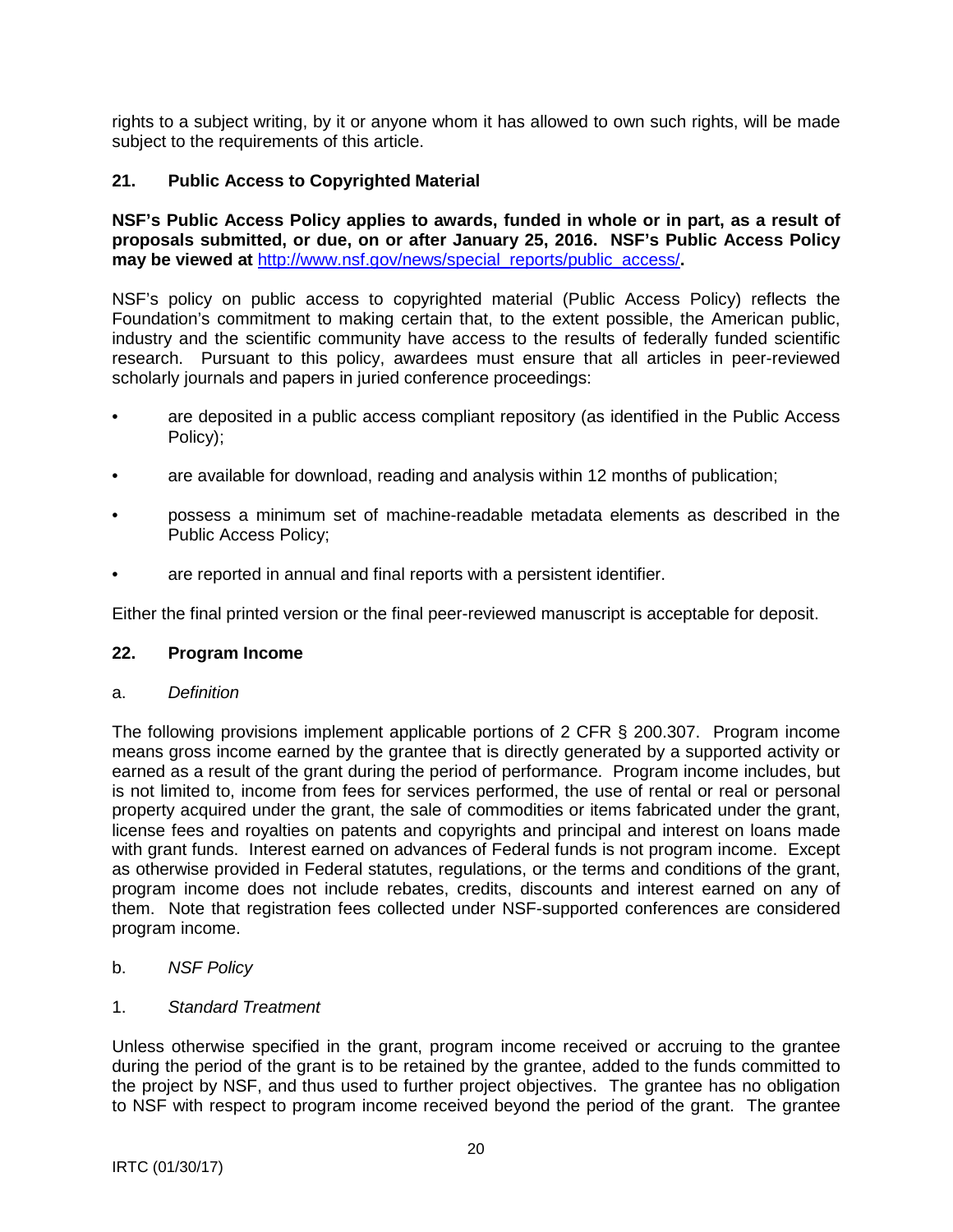also shall have no obligation to NSF with respect to program income earned from license fees and royalties for copyrighted material, patents, patent applications, trademarks, and inventions produced under a grant (see [PAPPG Chapter VIII.D.4\)](https://www.nsf.gov/pubs/policydocs/pappg17_1/pappg_8.jsp#VIIID4). However, Patent and Trademark Amendments (35 USC 18) shall apply to inventions made under a grant. See also FAQ 200.307.1 of the *[Frequently Asked Questions for The Office of Management and Budget's](https://cfo.gov/wp-content/uploads/2015/09/9.9.15-Frequently-Asked-Questions.pdf)  [Uniform Administrative Requirements, Cost Principles, and Audit Requirements for Federal](https://cfo.gov/wp-content/uploads/2015/09/9.9.15-Frequently-Asked-Questions.pdf)  [Awards at 2 CFR § 200](https://cfo.gov/wp-content/uploads/2015/09/9.9.15-Frequently-Asked-Questions.pdf)* regarding Fees and Royalties and Bayh-Dole.

Efforts should be made to avoid having unexpended program income remaining at the end of the grant. Program income earned during the project period should be expended prior to requesting reimbursement against the grant. In the event a grantee has unexpended program income remaining at the end of the grant, it must be remitted to NSF by crediting costs otherwise chargeable against the grant. If it is not possible to record the credit via ACM\$, the excess program income must be remitted to NSF electronically or by check payable to the National Science Foundation.

# *2. Special Treatment*

In exceptional circumstances, NSF may approve use of a special grant provision to restrict or eliminate a grantee's control of income earned through NSF-supported activities if it determines that this would best serve the purposes of a particular program or grant. The special provisions may require treatment of the program income via use of the deductive method, the Federal share of program income be kept in a separate account, or reported on and/or remitted for such periods as may be reasonable under the circumstances.

If, in accordance with the grant terms and conditions program income is designated for deductive treatment, it must be remitted to NSF by crediting costs otherwise chargeable against the grant. Program Income in excess of the grant will be remitted to NSF electronically or by check payable to the National Science Foundation.

# c. *Records Retention*

The grantee is required to retain appropriate financial and other records relating to project income earned during the grant period of performance and for three years beyond the date of submission of the final financial disbursements in ACM\$. For instructions regarding final disbursement reporting, see [PAPPG Chapter VIII.E.](https://www.nsf.gov/pubs/policydocs/pappg17_1/pappg_8.jsp#VIIIE)

# d. *Reporting Requirements*

On an annual basis, grantees are required to submit a Program Income Reporting Worksheet to NSF in order to report program income earned/expended for any of their grants during the previous twelve months or to validate that they did not earn/expend program income for any of their grants during the applicable period. The Program Income Reporting Worksheet utilizes the standard OMB-approved Government-wide data elements from the Program Income section of the Federal Financial Report (SF 425) and is due 45 days after the end of the Federal Fiscal Year. The Program Income Reporting Worksheet and related instructions are available through Research.gov [\(http://research.gov/programincome\)](http://research.gov/programincome).

Failure to report program income or to validate that no program income was earned or expended could result in suspension of future grant payments.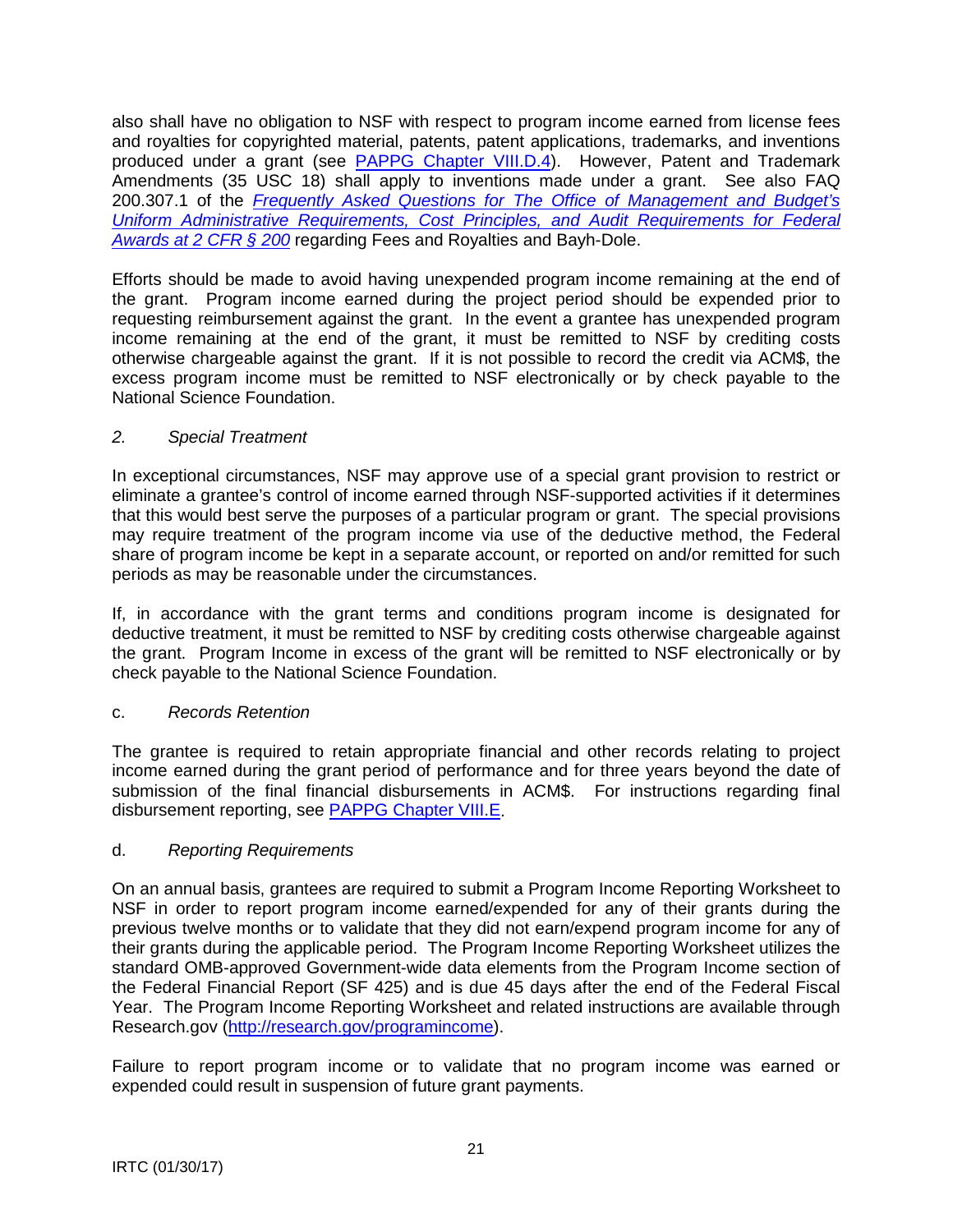## **23. Publications**

#### a*. Acknowledgment of Support*

The grantee is responsible for assuring that an acknowledgment of NSF support:

1. is made in any publication (including World Wide Web sites) of any material based on or developed under this project, in the following terms:

> "This material is based upon work supported by the National Science Foundation under Grant No. (NSF grant number)."

2. is orally acknowledged during all news media interviews, including popular media such as radio, television and news magazines.

#### b. *News Releases*

The grantee is strongly encouraged to consult with and notify the cognizant NSF Program Officer or his/her designee prior to issuing news releases concerning NSF-supported activities.

#### c. *Disclaimer*

The grantee is responsible for assuring that every publication of material (including World Wide Web pages) based on or developed under this grant, except scientific articles or papers appearing in scientific, technical or professional journals, contains the following disclaimer:

"Any opinions, findings and conclusions or recommendations expressed in this material are those of the author(s) and do not necessarily reflect the views of the National Science Foundation."

#### d. *Copies for NSF*

The grantee is responsible for assuring that the cognizant NSF Program Officer is provided access to, either electronically or in paper form, a copy of every publication of material based on or developed under this grant, clearly labeled with the grant number and other appropriate identifying information, promptly after publication.

#### e. *Metric System*

The Metric Conversion Act of 1975 (15 USC §§ 205a-k) and Executive Order (E.O.) 12770 (3 CFR § 1991 comp.) encourage Federal agencies to use the Metric System in procurement, grants and other business-related activities. All reports and publications resulting from this NSF grant are encouraged to use the metric system of measurements.

#### **24. Patent Rights**

Unless otherwise provided in the grant, if this grant is for experimental, developmental, or research work, the clause found in the NSF PAPPG at: https://www.nsf.gov/pubs/policydocs/pappg17\_1/pappg\_11.jsp#XID1 (implementing the Bayh-Dole Act, [35 USC 200 et seq.]) applies. The grantee will include that clause in all subawards for experimental, developmental, or research activities.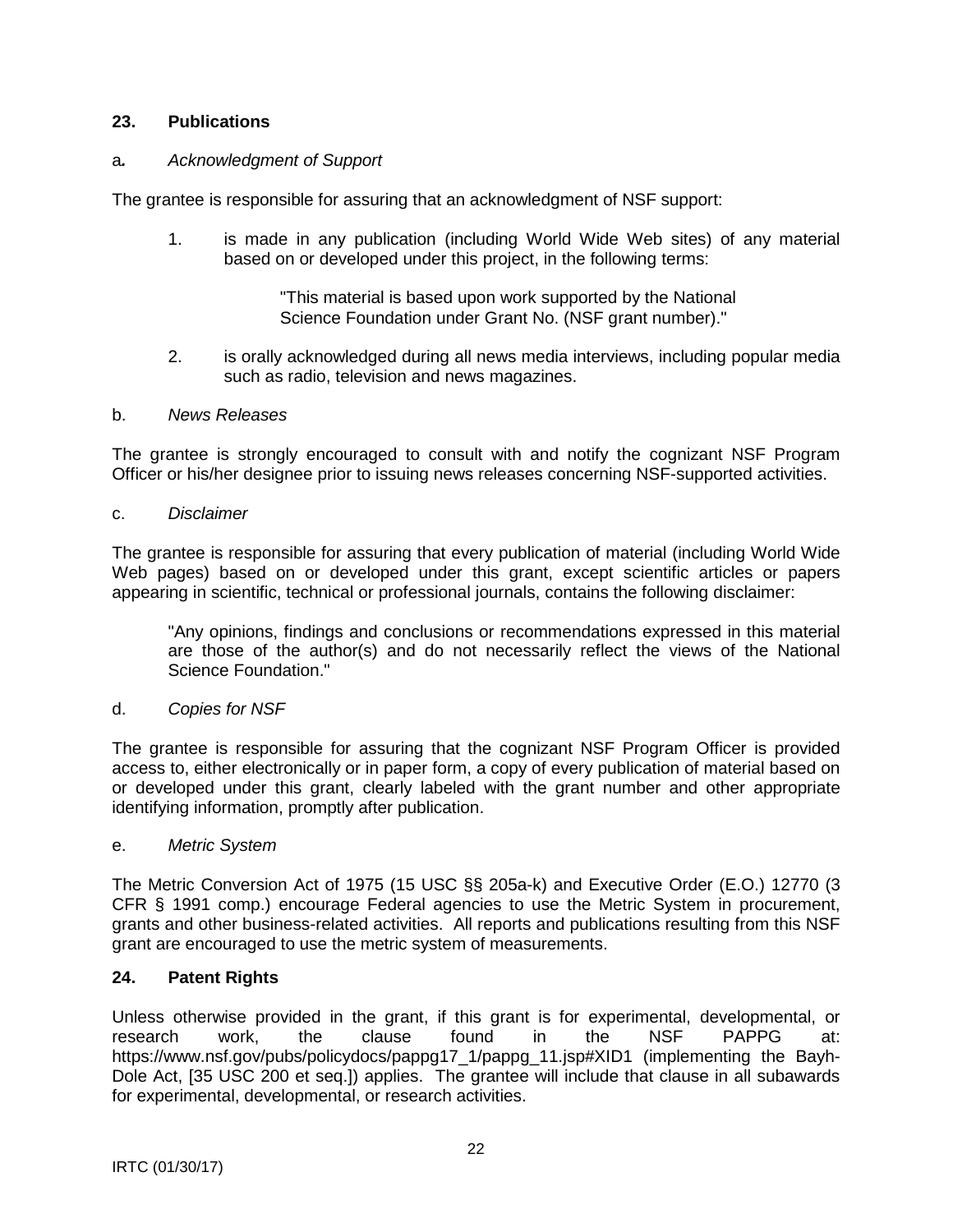# **25. Cost Sharing and Cost Sharing Records**

# a. *General*

- 1. The grantee must cost share in accordance with any amount specified on Line M of the grant budget. Cost sharing participation in other projects may not be counted towards meeting the specific cost sharing requirements of the grant, and must come from non-Federal sources.
- 2. Should the grantee become aware that it may be unable to provide the cost sharing amount identified on Line M of the NSF grant budget, it must: a) immediately provide written notification to the cognizant NSF Grants Officer of the situation; and b) indicate steps it plans to take to secure replacement cost sharing; or c) indicate the plans it has to either continue or phase out the project in the absence of the approved level of cost sharing.
- 3. Should NSF agree to the organization's proposed plans, the cognizant NSF Grants Officer will modify the grant accordingly, including, if appropriate, reducing the amount of NSF support. Should the organization's plans be unacceptable to NSF, the grant may be subject to termination. NSF modifications to proposed cost sharing revisions are made on a case-by-case basis.
- 4. Failure by the organization to notify NSF, in accordance with paragraph 2. above, may result in the following: disallowance of some or all of the costs charged to the grant; the subsequent recovery by NSF of some or all of the NSF funds provided under the grant; possible termination of the grant; and violation of the terms of the grant so serious as to constitute grounds for subsequent suspension or debarment.

## b. *Cost Sharing Records*

The grantee must maintain records of all project costs that are claimed by the grantee as cost sharing as well as records of costs to be paid by the Government. Such records are subject to audit. Acceptable forms of cost sharing contributions are those that meet the criteria identified in 2 CFR § 200.306. Unless otherwise specified in the grant, approval is given to include unrecovered indirect costs (also known as facilities and administrative costs for colleges and universities) as part of cost sharing or matching contributions. If the grantee's cost participation includes in-kind contributions, the basis for determining the valuation for volunteer services and donated property must be documented.

# c. *Cost Sharing Reports*

The amount of mandatory cost sharing must be documented (on an annual and final basis), certified by the Authorized Organizational Representative, and reported to the cognizant NSF Program Officer via use of NSF's electronic systems. Such notifications must be submitted no later than 90 days prior to the end of the current budget period to meet the annual notification requirement, and no later than 120 days following the end date of the grant to meet the final notification requirement. The cost share notification is considered due during the 90 or 120 day period respectively. The notification becomes overdue **the day after the respective 90 or 120 day period ends.** Note, however, that standard grants made prior to January 25, 2016 retain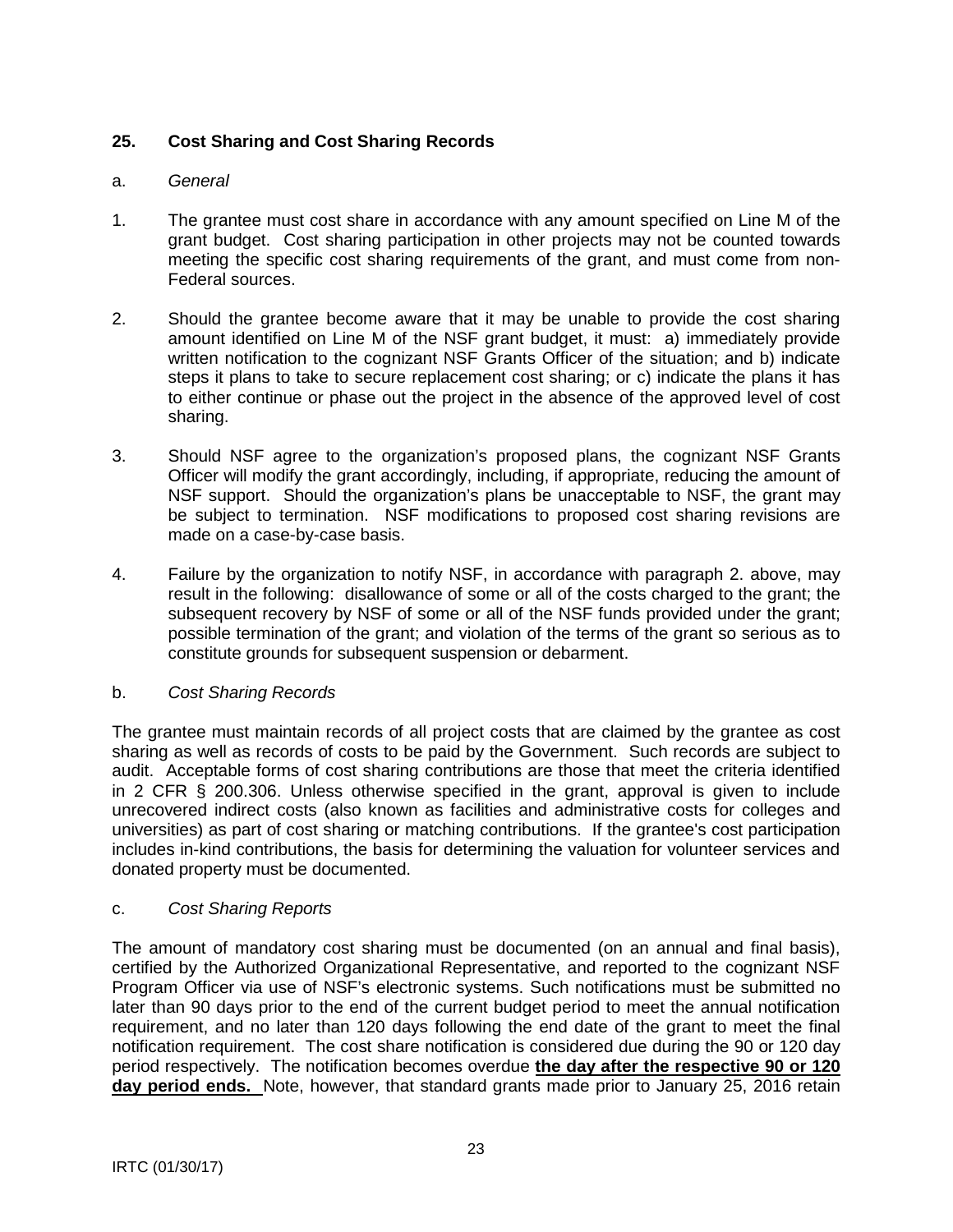the requirement to submit final cost sharing reports no later than 90 days following the end date of the grant.

## **26. Audit and Records**

- a. Financial records, supporting documents, statistical records and other records pertinent to this grant shall be retained by the grantee for a period of three years from submission of the Final Project Report specified in Article 14b.
- 1. Records that relate to audits, appeals, litigation or the settlement of claims arising out of the performance of the project shall be retained until final disposition of such audits, appeals, litigation or claims has been reached.
- 2. Records relating to projects subject to special project income provisions shall be retained until three years from the end of the grantee's fiscal year in which the grant requirement for reporting income expires.
- b. Unless court action or audit proceedings have been initiated, the grantee may substitute electronic copies of original records.
- c. The Director of the National Science Foundation and the Comptroller General of the US, or any of their duly authorized representatives, shall have access to any pertinent books, documents, papers and records of the grantee and of the performing organization, if different, to make audits, examinations, excerpts and transcripts. Further, any negotiated contract in excess of the simplified acquisition threshold (currently \$150,000) made by the grantee shall include a provision to the effect that the grantee, the Director of the National Science Foundation, the Comptroller General of the US, or any of their duly authorized representatives shall have access to pertinent records for similar purposes.
- d. In order to avoid duplicate record keeping, NSF may make special arrangements with the grantee to retain any records that are needed for joint use. NSF may request transfer to its custody of records not needed by the grantee when it determines that the records possess long-term retention value. When the records are transferred to or maintained by NSF the three-year retention requirement is not applicable to the grantee. In the rare event that this provision is exercised, NSF will negotiate a mutually agreeable arrangement with the grantee regarding reimbursement of costs.

## **27. Site Visits**

NSF, through authorized representatives, has the right, at all reasonable times, to make site visits to review project accomplishments and management control systems and to provide such technical assistance as may be required. If any site visit is made by NSF on the premises of the grantee or a subrecipient under a grant, the grantee shall provide and shall require its subrecipients to provide all reasonable facilities and assistance for the safety and convenience of the US Government representatives in the performance of their duties. All site visits and evaluations shall be performed in such a manner that will not unduly delay the work.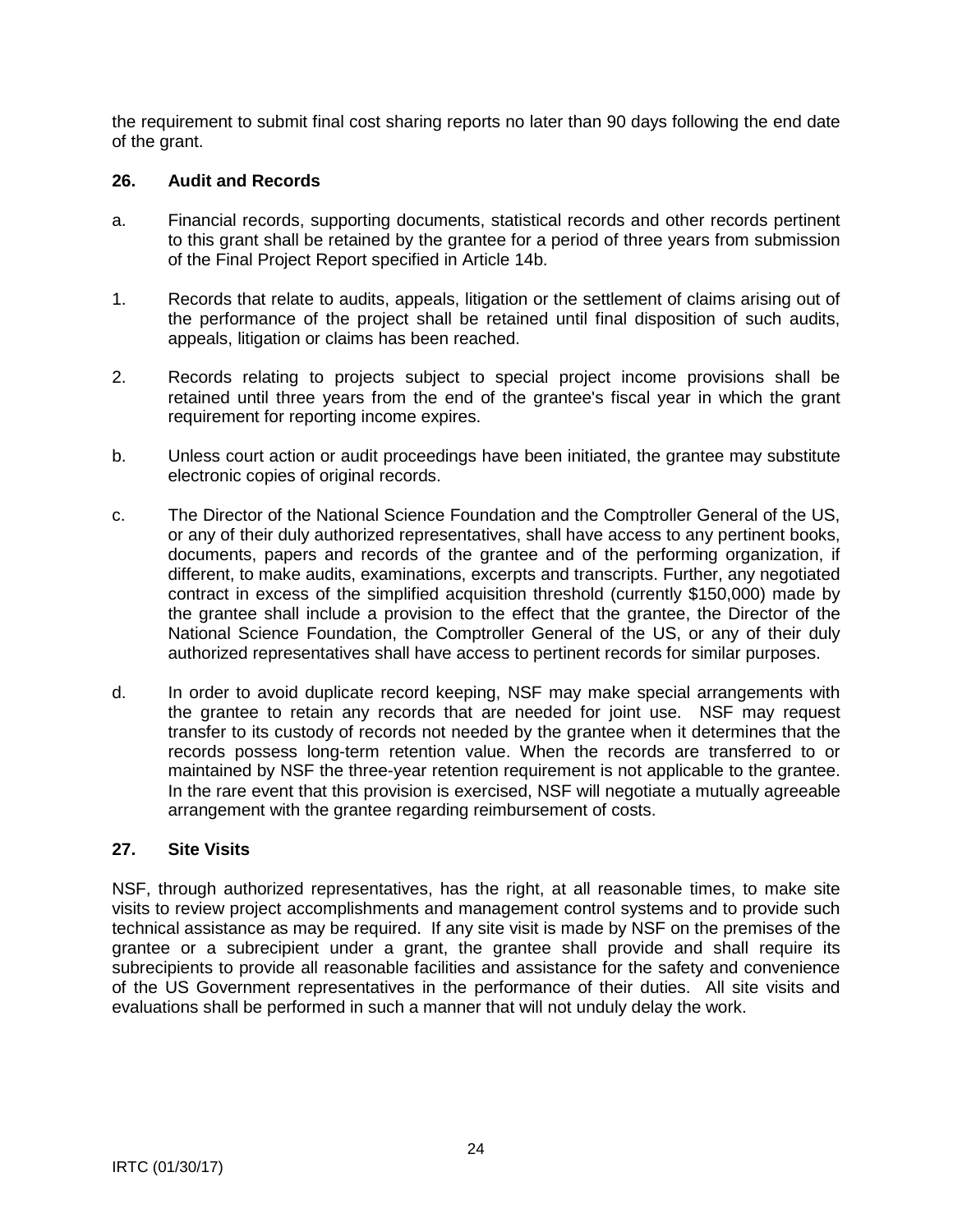#### **28. Suspension or Termination**

- a. Any suspension or termination action taken by NSF must be issued by a cognizant NSF Grants Officer and will be in accordance with this article and [PAPPG Chapter XII.A.](https://www.nsf.gov/pubs/policydocs/pappg17_1/pappg_12.jsp#XIIA)
- b. The grant may be suspended or terminated in whole or in part in any of the following situations by:
	- 1. NSF when the grantee fails to comply with the terms and conditions of the grant;
	- 2. NSF when the Foundation has cause;
	- 3. NSF when ordered by the Deputy Director under NSF's Regulation on Research Misconduct [45 CFR Part 689];
	- 4. mutual agreement of NSF and the grantee; or
	- 5. the grantee on written notice to NSF setting forth the reasons for such action, the effective date, and, in the case of partial termination, the portion to be terminated or suspended (with the understanding that if NSF determines that the unterminated portion will not accomplish the purposes of the grant, it may suspend or terminate the entire grant).
- c. Normally, action by NSF to suspend or terminate a grant will be taken only after the grantee has been informed by NSF of any deficiency on its part and given an opportunity to correct it; but NSF may immediately suspend or terminate the grant without notice when it believes such action is reasonable to protect the interests of the Government.
- d. No costs incurred during a suspension period or after the effective date of a termination will be allowable, except those costs which, in the opinion of NSF, the grantee could not reasonably avoid or eliminate, or which were otherwise authorized by the suspension or termination notice, provided such costs would otherwise be allowable under the terms of the grant and the governing cost principles.
- e. Within 30 days of the termination date, the grantee will furnish a summary of progress under the grant and an itemized accounting of costs incurred prior to the termination date or pursuant to d, above. Final allowable costs under a termination settlement shall be in accordance with the terms of the grant, including this article, and the governing cost principles, giving due consideration to the progress under the grant. In no event will the total of NSF payments under a terminated grant exceed the grant amount, or the NSF pro rata share of the total project costs when cost sharing was anticipated, whichever is less.
- f. When an NSF grant is terminated or partially terminated, both NSF and the grantee remain responsible for compliance with the requirements in 2 CFR §§ 200.343 Closeout and 200.344 Post-closeout adjustments and continuing responsibilities.
- g. A notice of termination other than by mutual agreement and/or the final settlement amount may be subject to review pursuant to Article 29.
- h. NSF will report grant terminations to the Office of Management and Budget designated integrity and performance system in accordance with Federal regulation, but only after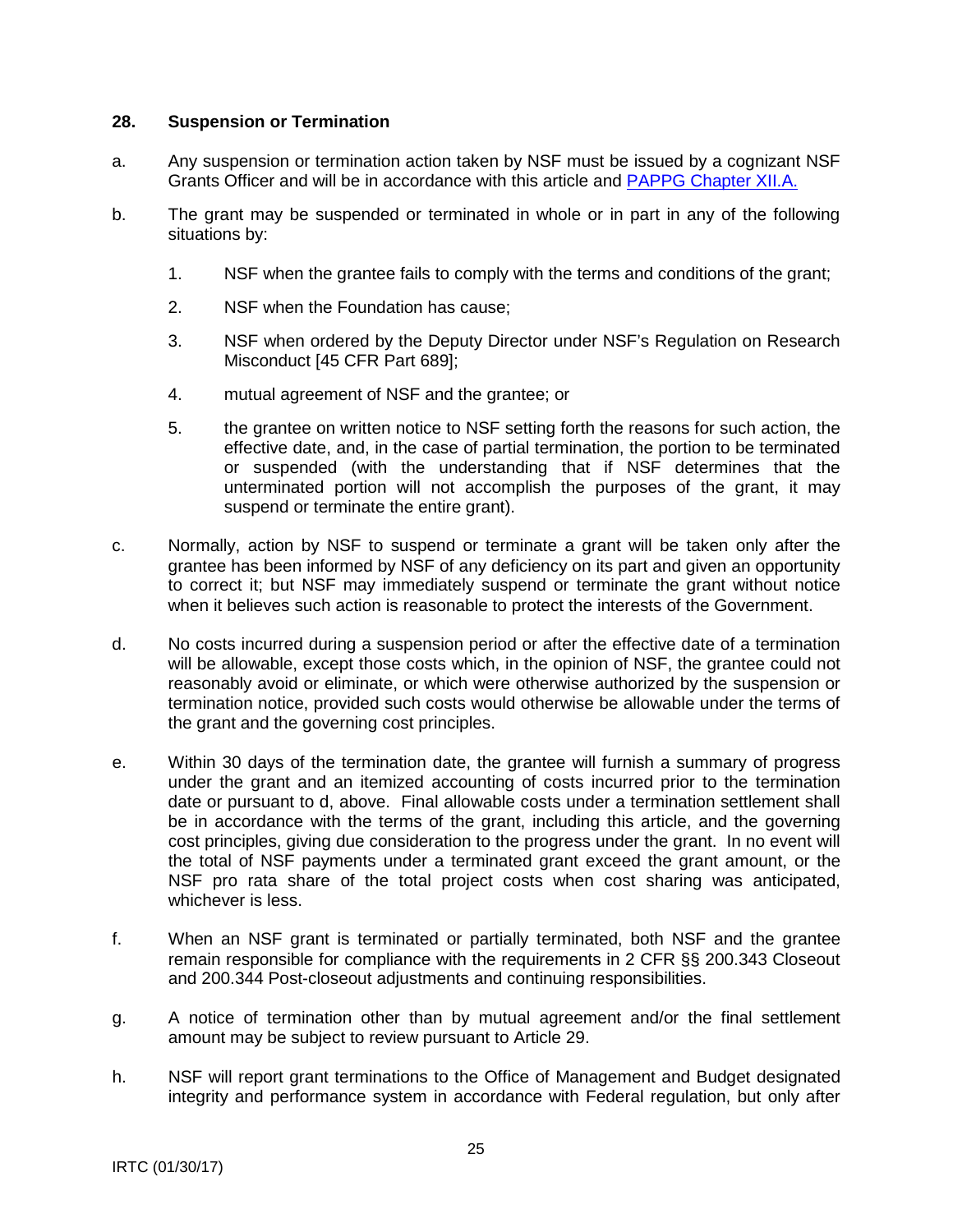the grantee has had an opportunity to exhaust the review procedures contained in [PAPPG Chapter XII.B.](https://www.nsf.gov/pubs/policydocs/pappg17_1/pappg_12.jsp#XIIB)

## **29. Termination Review Procedure**

- a. A request for review of a notice of termination or settlement should be addressed to the Division Director, Division of Grants and Agreements, National Science Foundation, 4201 Wilson Blvd., Arlington, VA, 22230. It must be postmarked no later than 30 days after the date of the letter notifying the grantee of the termination or settlement.
- b. The request for review must contain a full statement of the grantee's position and the pertinent facts and reasons in support of such position.
- c. Review of a notice of termination or settlement will be conducted in accordance with [PAPPG Chapter XII.B.3.](https://www.nsf.gov/pubs/policydocs/pappg17_1/pappg_12.jsp#XIIB)
- d. Pending resolution of the request for review, the notice of termination shall remain in effect.

#### **30. Human Research Subjects**

The grantee is responsible for the protection of the rights and welfare of any human subjects involved in research, development and related activities supported by this grant. The grantee agrees to comply with the NSF regulation, entitled, "Protection of Human Subjects [45 CFR 690]."

#### **31. Life Sciences Dual Use Research of Concern (DURC)**

This Article applies to all research, for which NSF grant funds may be used, that potentially falls within the scope of the *[US Government Policy for Institutional Oversight of Life Sciences Dual](http://www.phe.gov/s3/dualuse/Pages/default.aspx)  [Use Research of Concern](http://www.phe.gov/s3/dualuse/Pages/default.aspx)* as published in September 2014, hereafter referred to as the "Policy". See also [PAPPG Chapter XI.B.5.](https://www.nsf.gov/pubs/policydocs/pappg17_1/pappg_11.jsp#XIB5)

Grantees are responsible for monitoring the research progress and for implementation of all appropriate biosafety and biosecurity risk mitigation measures including compliance with all applicable laws and regulations related to that implementation, including the Policy specified above. (See also [http://osp.od.nih.gov/office-biotechnology-activities/biosecurity/dual-use](http://osp.od.nih.gov/office-biotechnology-activities/biosecurity/dual-use-research-concern)[research-concern](http://osp.od.nih.gov/office-biotechnology-activities/biosecurity/dual-use-research-concern) for Frequently Asked Questions, case studies and other educational materials on DURC.)

#### **32. Animal Welfare**

Grants involving the care or use of vertebrate animals shall comply will all applicable laws in the foreign country where the activities will be conducted and the [International Guiding Principles for](http://grants.nih.gov/grants/olaw/Guiding_Principles_2012.pdf)  [Biomedical Research Involving Animals](http://grants.nih.gov/grants/olaw/Guiding_Principles_2012.pdf) will be followed.

#### **33. Trafficking in Persons**

Grantees shall comply with the Trafficking Victims Protection Act of 2000 (22 USC 7104(g)) as implemented by [2 CFR 175.](http://www.ecfr.gov/cgi-bin/text-idx?tpl=/ecfrbrowse/Title02/2cfr175_main_02.tpl)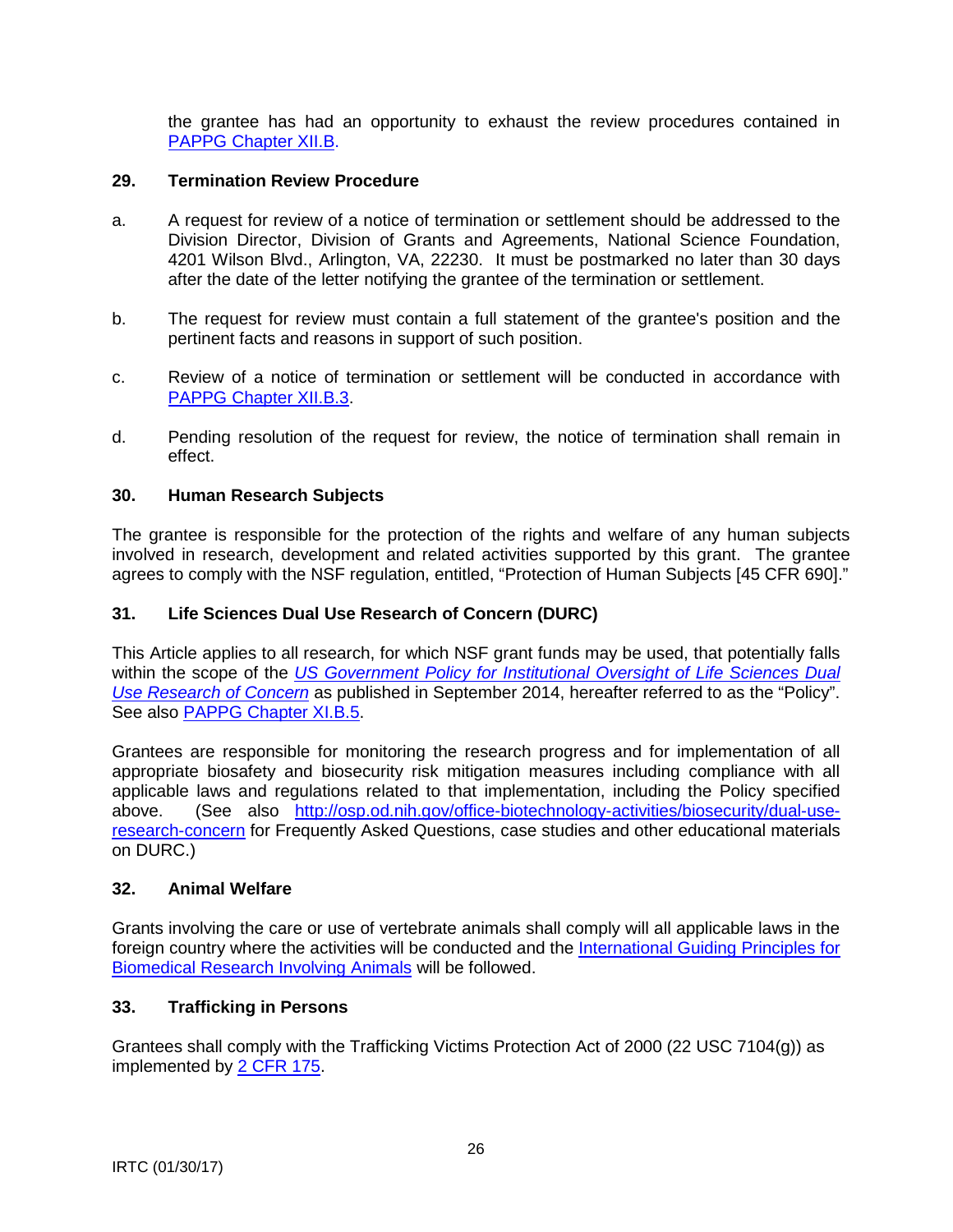#### **34. Research Involving Recombinant or Synthetic Nucleic Acid Molecules Outside the US**

If this grant supports research involving recombinant or synthetic nucleic acid molecules that is performed outside of the US using funds provided by NSF for transportation, salaries or direct research expenses, the grantee agrees to comply with the [Guidelines for Research Involving](http://osp.od.nih.gov/office-biotechnology-activities/biosafety/nih-guidelines)  [Recombinant or Synthetic Nucleic Acid Molecules](http://osp.od.nih.gov/office-biotechnology-activities/biosafety/nih-guidelines) (NIH Guidelines) including the procedural requirements and any subsequent revisions as they are published in the Federal Register or host country standards. If the research is to be carried out in a country that has adopted guidelines comparable to those of the US, a document with information and endorsements assuring compliance to the host organization standards must be submitted to the cognizant NSF Program Officer.

NSF funds may not be used to carry out research using recombinant or synthetic nucleic acid molecules research in a country that has not adopted national guidelines unless the research is in full compliance with the Guidelines and the procedures required for NSF-supported research within the US. Further information on research grants that involve recombinant or synthetic nucleic acid molecules can be found in [PAPPG Chapter XI.B.2.](https://www.nsf.gov/pubs/policydocs/pappg17_1/pappg_11.jsp#VIB2)

# **35. Whistleblower Protection**

Grantees are notified of the applicability of 41 USC § 4712, as amended by P.L. 112-239, providing protection for whistleblowers.

## **36. Recipient Integrity and Performance Matters**

Recipients shall fully comply with the requirements stipulated in [Appendix XII to Part 200](http://www.ecfr.gov/cgi-bin/text-idx?SID=704835d27377ef5213a51c149de40cab&node=2:1.1.2.2.1&rgn=div5) of 2 CFR § 200, entitled "*Award Term and Condition for Recipient Integrity and Performance Matters*." See also Article 28 of these terms and conditions for NSF's responsibilities regarding reporting grant terminations to the OMB-designated integrity and performance system in accordance with Federal regulation.

## **37. Resolution of Conflicting Conditions**

Should there be any inconsistency between any special conditions contained in the notice of award and these International Research Terms and Conditions, the special conditions in the grant shall control.

Should there be any inconsistency between these International Research Terms and Conditions, any special conditions contained in the notice of award, and any NSF solicitations cited or included by reference in the notice of award, the matter should be referred to the cognizant NSF Grants Officer for guidance.

## **OTHER CONSIDERATIONS**

## **38. Liability**

NSF cannot assume any liability for accidents, bodily injury, illness, breach of contract, any other damages or loss, or any claims arising out of any activities undertaken pursuant to the grant, whether with respect to persons or property of the grantee or third parties. The grantee is advised to insure or otherwise protect itself or others, as it may deem desirable.